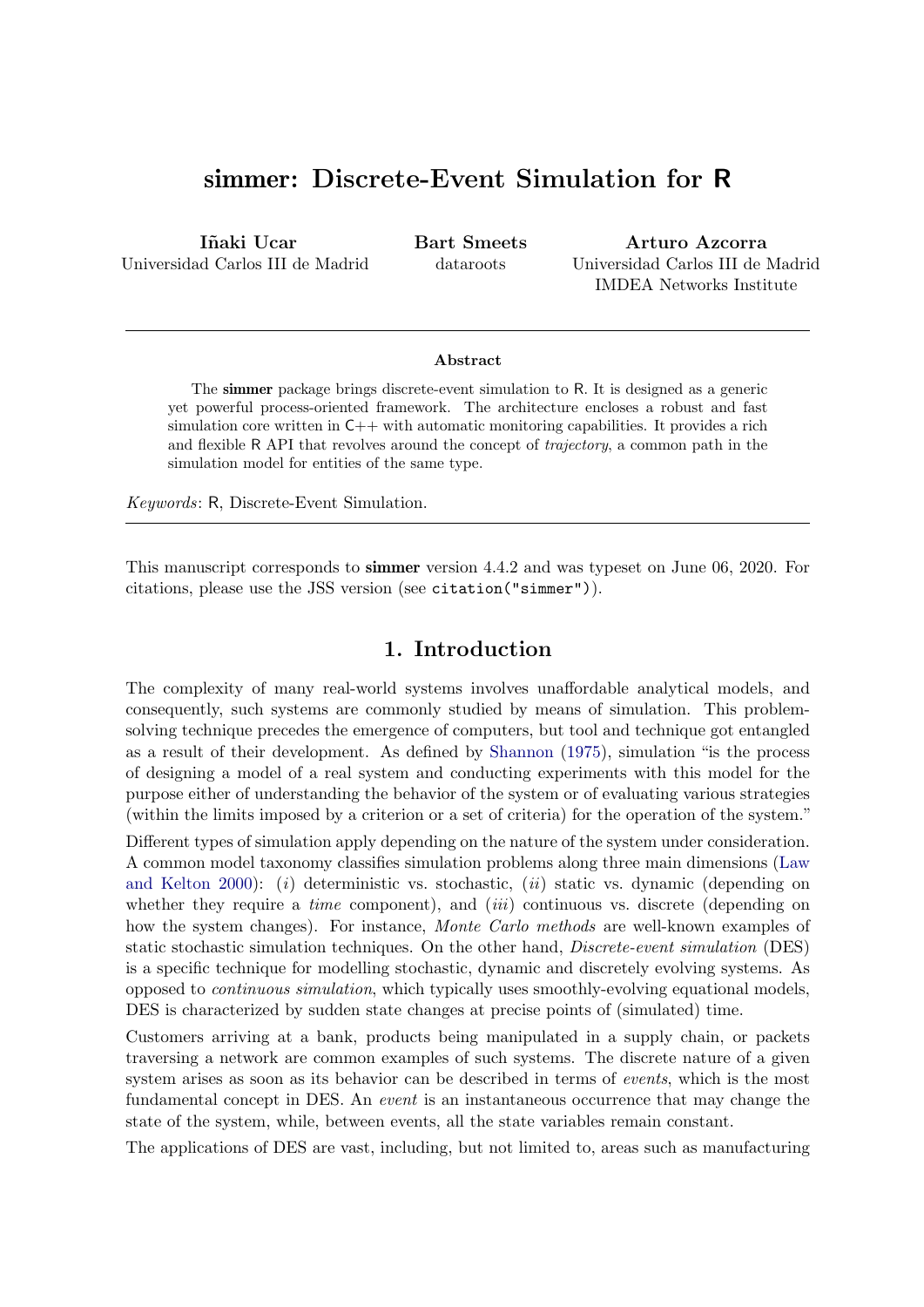systems, construction engineering, project management, logistics, transportation systems, business processes, healthcare and telecommunications networks [\(Banks](#page-28-1) [2005\)](#page-28-1). The simulation of such systems provides insights into the process' risk, efficiency and effectiveness. Also, by simulation of an alternative configuration, one can proactively estimate the effects of changes to the system. In turn, this allows one to get clear insights into the benefits of process redesign strategies (e.g., extra resources). A wide range of practical applications is prompted by this, such as analyzing bottlenecks in customer services centers, optimizing patient flows in hospitals, testing the robustness of a supply chain or predicting the performance of a new protocol or configuration of a telecommunications network.

There are several world views, or programming styles, for DES [\(Banks](#page-28-1) [2005\)](#page-28-1). In the activityoriented approach, a model consists of sequences of activities, or operations, waiting to be executed depending on some conditions. The simulation clock advances in fixed time increments. At each step, the whole list of activities is scanned, and their conditions, verified. Despite its simplicity, the simulation performance is too sensitive to the election of such a time increment. Instead, the *event-oriented* approach completely bypasses this issue by maintaining a list of scheduled events ordered by time of occurrence. Then, the simulation just consists in jumping from event to event, sequentially executing the associated routines. Finally, the process-oriented approach refines the latter with the addition of interacting processes, whose activation is triggered by events. In this case, the modeller defines a set of processes, which correspond to entities or objects of the real system, and their life cycle.

simmer [\(Ucar and Smeets](#page-29-1) [2019a\)](#page-29-1) is a DES package for R which enables high-level processoriented modelling, in line with other modern simulators. But in addition, it exploits the novel concept of *trajectory*: a common path in the simulation model for entities of the same type. In other words, a trajectory consist of a list of standardized actions which defines the life cycle of equivalent processes. This design pattern is flexible and simple to use, and takes advantage of the chaining/piping workflow introduced by the magrittr package [\(Bache and](#page-28-2) [Wickham](#page-28-2) [2014\)](#page-28-2).

Let us illustrate this with a simple example taken from [Pidd](#page-29-2) [\(1988\)](#page-29-2), Section 5.3.1:

Consider a simple engineering job shop that consists of several identical machines. Each machine is able to process any job and there is a ready supply of jobs with no prospect of any shortages. Jobs are allocated to the first available machine. The time taken to complete a job is variable but is independent of the particular machine being used. The machine shop is staffed by operatives who have two tasks:

- 1. RESET machines between jobs if the cutting edges are still OK.
- 2. RETOOL those machines with cutting edges that are too worn to be reset.

In addition, an operator may be AWAY while attending to personal needs.

Figure [1](#page-2-0) shows the activity cycle diagram for the considered system. Circles (READY, STOPPED, OK, WAITING) represent states of the machines or the operatives respectively, while rectangles (RUNNING, RETOOL, RESET, AWAY) represent activities that take some (random) time to complete. Two kind of processes can be identified: shop jobs, which use machines and degrade them, and personal tasks, which take operatives AWAY for some time.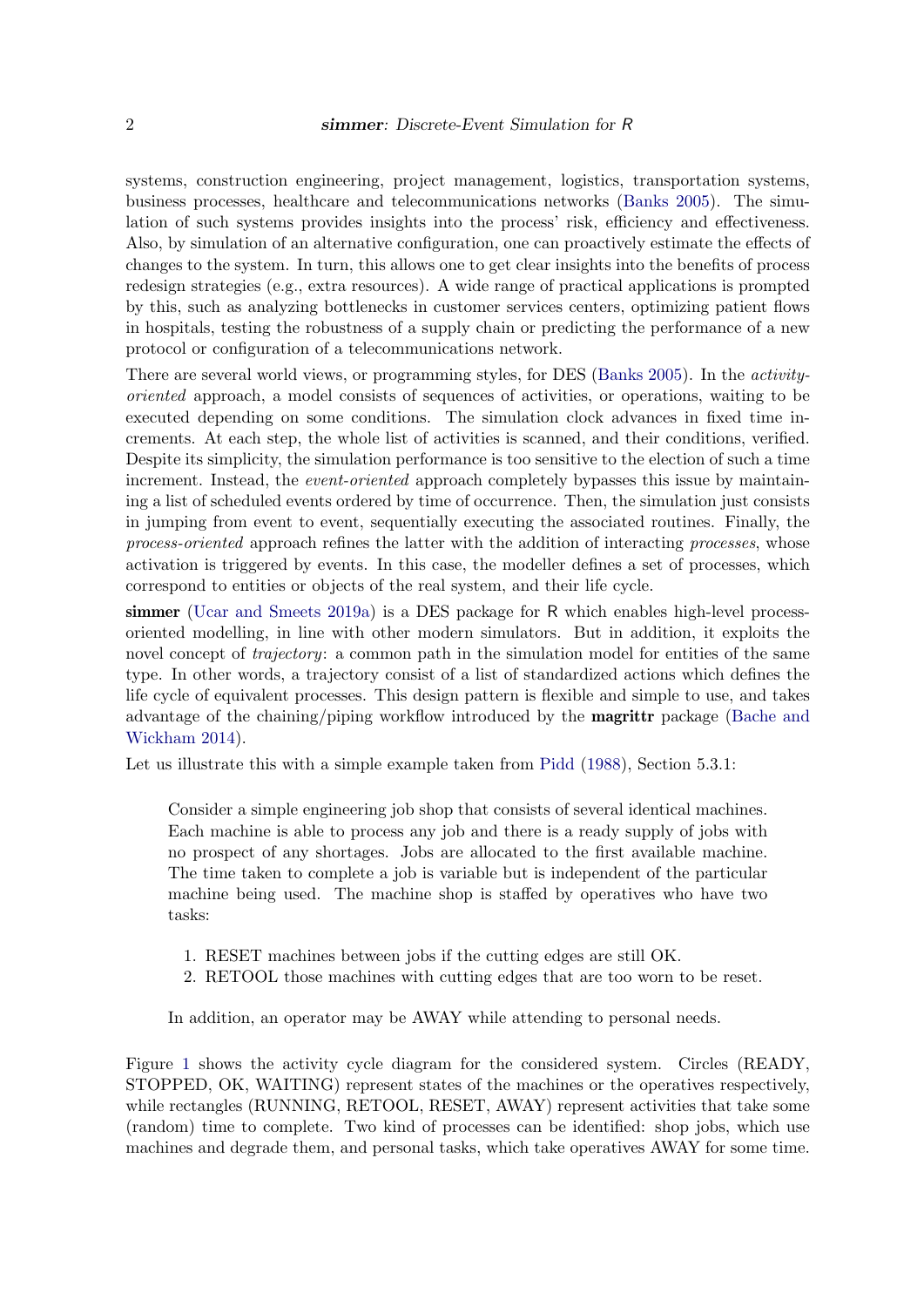<span id="page-2-0"></span>

Figure 1: The job shop activity cycle diagram.

There is a natural way of simulating this system with **simmer** which consist in considering machines and operatives as resources, and describing the life cycles of shop jobs and personal tasks as trajectories.

First of all, let us instantiate a new simulation environment and define the completion time for the different activities as random draws from exponential distributions. Likewise, the interarrival times for jobs and tasks are defined (NEW\_JOB, NEW\_TASK), and we consider a probability of 0.2 for a machine to be worn after running a job (CHECK\_JOB).

```
R> library("simmer")
R> set.seed(1234)
R> (env <- simmer("Job Shop"))
simmer environment: Job Shop | now: 0 | next:
{ Monitor: in memory }
R> RUNNING <- function() rexp(1, 1)
R > RETOOL \leftarrow function() rexp(1, 2)
R> RESET <- function() rexp(1, 3)
R> AWAY <- function() rexp(1, 1)
R> CHECK_WORN <- function() runif(1) < 0.2
R > NEW\_JOB \leftarrow function() \text{resp}(1, 5)R> NEW_TASK <- function() rexp(1, 1)
```
The trajectory of an incoming job starts by seizing a machine in READY state. It takes some random time for RUNNING it after which the machine's serviceability is checked. An operative and some random time to RETOOL the machine may be needed, and either way an operative must RESET it. Finally, the trajectory releases the machine, so that it is READY again. On the other hand, personal tasks just seize operatives for some time.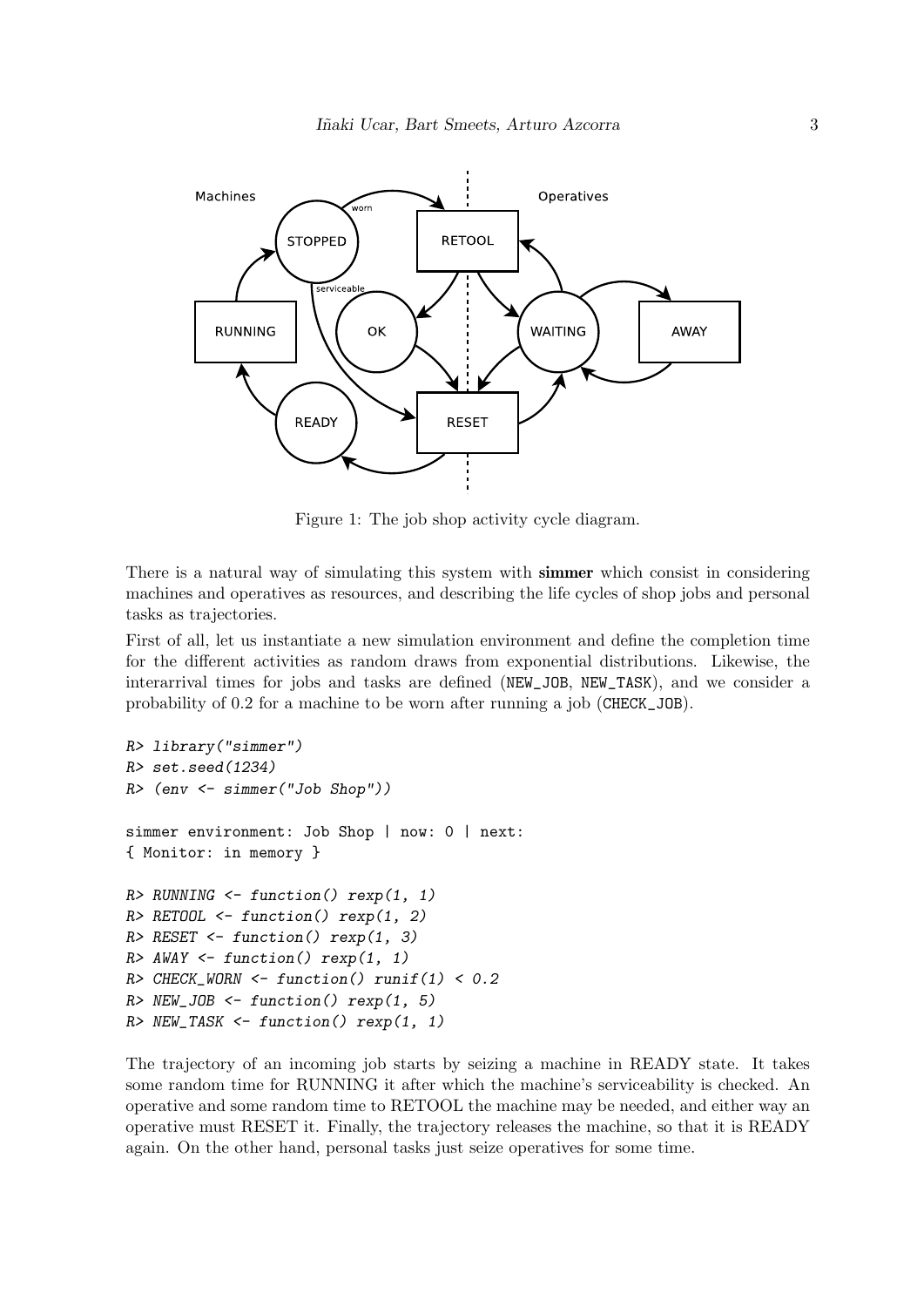```
R> job <- trajectory() %>%
R+ seize("machine") %>%
R+ timeout(RUNNING) %>%
R+ branch(
R+ CHECK_WORN, continue = TRUE,
R+ trajectory() %>%
R+ seize("operative") %>%
R+ timeout(RETOOL) %>%
R+ release("operative")
R+ ) \frac{9}{2} > \frac{9}{2}R+ seize("operative") %>%
R+ timeout(RESET) %>%
R+ release("operative") %>%
R+ release("machine")
R> task \leftarrow trajectory() %>%
R+ seize("operative") %>%
R+ timeout (AWAY) %>%
R+ release("operative")
```
Once the processes' trajectories are defined, we append 10 identical machines and 5 operatives to the simulation environment, as well as two generators for jobs and tasks.

```
R> env \frac{9}{2}\frac{9}{8}R+ add_resource("machine", 10) %>%
R+ add_resource("operative", 5) %>%
R+ add_generator("job", job, NEW_JOB) %>%
R+ add_generator("task", task, NEW_TASK) %>%
R+ run(until=1000)
simmer environment: Job Shop | now: 1000 | next: 1000.09508921831
{ Monitor: in memory }
{ Resource: machine | monitored: TRUE | server status: 3(10) | queue... }
{ Resource: operative | monitored: TRUE | server status: 2(5) | queue... }
{ Source: job | monitored: 1 | n_generated: 5177 }
{ Source: task | monitored: 1 | n_generated: 995 }
```
The simulation has been run for 1000 units of time, and the simulator has monitored all the state changes and lifetimes of all processes, which enables any kind of analysis without any additional effort from the modeller's side. For instance, we may extract a history of the resource's state to analyze the average number of machines/operatives in use as well as the average number of jobs/tasks waiting for an assignment.

```
R> aggregate(cbind(server, queue) \tilde{z} resource, get_mon_resources(env), mean)
```
resource server queue 1 machine 7.987438 1.0355590 2 operative 3.505732 0.4441298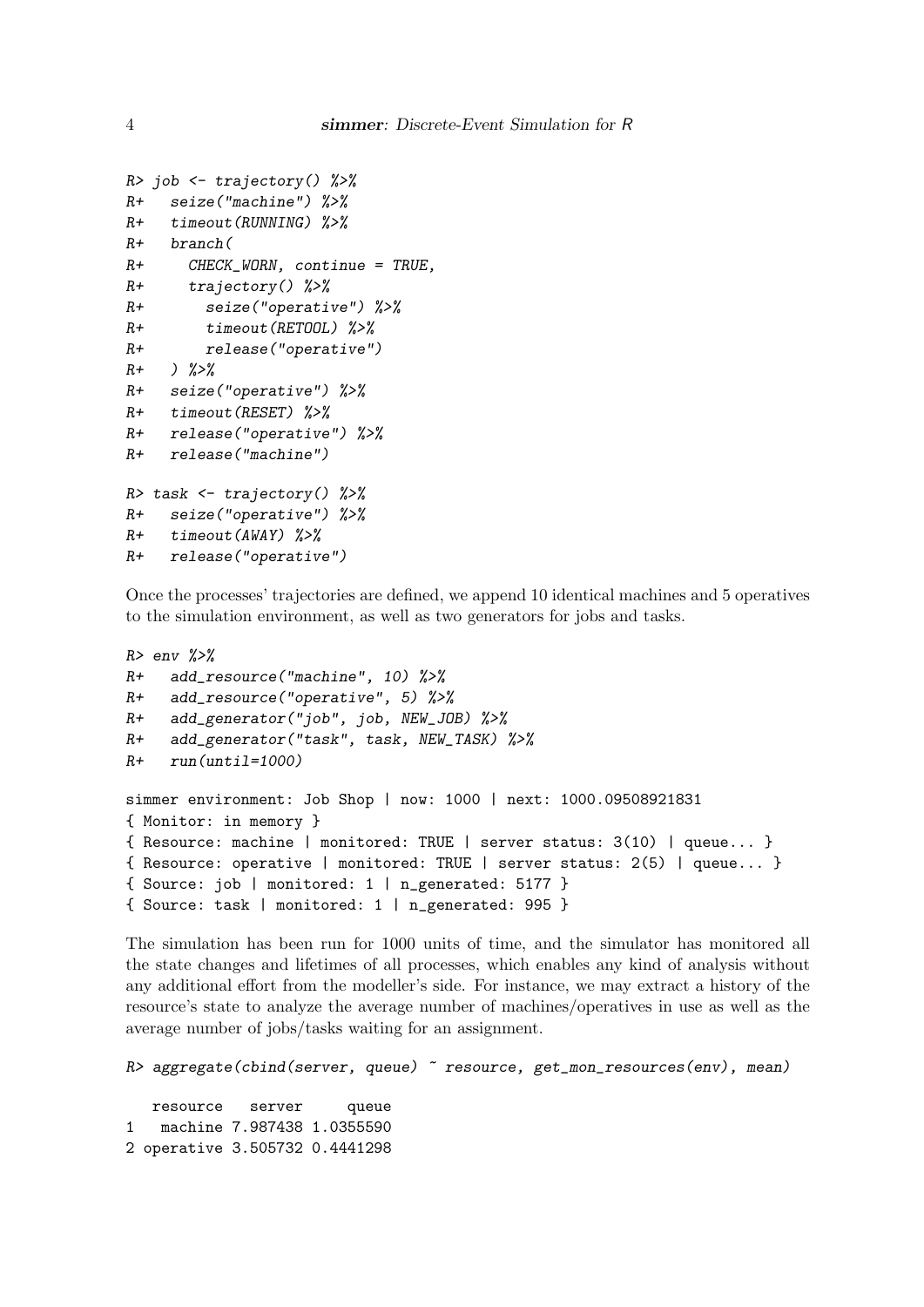The development of the **simmer** package started in the second half of 2014. The initial need for a DES framework for R came up in projects related to process optimization in healthcare facilities. Most of these cases involved patients following a clear trajectory through a care process. This background is not unimportant, as it lead to the adoption and implementation of a *trajectory* concept at the very core of **simmer**'s DES engine. This strong focus on clearly defined *trajectories* is somewhat innovative and, more importantly, very intuitive. Furthermore, this framework relies on a fast  $C++$  simulation core to boost performance and make DES modelling in R not only effective, but also efficient.

Over time, the simmer package has seen significant improvements and has been at the forefront of DES for R. Although it is the most generic DES framework, it is however not the only R package which delivers such functionality. For example, the SpaDES package [\(Chubaty and](#page-28-3) [McIntire](#page-28-3) [2019\)](#page-28-3) focuses on spatially explicit discrete models, and the queuecomputer package [\(Ebert](#page-28-4) [2018;](#page-28-4) [Ebert, Wu, Mengersen, and Ruggeri](#page-28-5) [2017\)](#page-28-5) implements an efficient method for simulating queues with arbitrary arrival and service times. Going beyond the R language, the direct competitors to simmer are  $\text{SimPy (Team SimPy 2017)}$  $\text{SimPy (Team SimPy 2017)}$  $\text{SimPy (Team SimPy 2017)}$  $\text{SimPy (Team SimPy 2017)}$  $\text{SimPy (Team SimPy 2017)}$  and  $\text{SimJulia (Lauwens 2017)}$  $\text{SimJulia (Lauwens 2017)}$  $\text{SimJulia (Lauwens 2017)}$ , built for respectively the Python and Julia languages.

# 2. The simulation core design

The core of any modern discrete-event simulator comprises two main components: an event list, ordered by time of occurrence, and an event loop that extracts and executes events. In contrast to other interpreted languages such as Python, which is compiled by default to an intermediate byte-code, R code is purely parsed and evaluated at runtime<sup>[1](#page-4-0)</sup>. This fact makes it a particularly slow language for DES, which consists of executing complex routines (pieces of code associated to the events) inside a loop while constantly allocating and deallocating objects (in the event queue).

In fact, first attempts were made in pure R by these authors, and a minimal process-based implementation with  $R6$  classes [\(Chang](#page-28-7) [2019\)](#page-28-7) proved to be unfeasible in terms of performance compared to similar approaches in pure Python. For this reason, it was decided to provide a robust and fast simulation core written in  $C_{++}$ . The R API interfaces with this  $C_{++}$  core by leveraging the **Rcpp** package (Eddelbuettel and François [2011;](#page-28-8) [Eddelbuettel](#page-28-9) [2013\)](#page-28-9), which has become one of the most popular ways of extending R packages with C or C++ code.

The following sections are devoted to describe the simulation core architecture. First, we establish the DES terminology used in the rest of the paper. Then, the architectural choices made are discussed, as well as the event queue and the *simultaneity problem*, an important topic that every DES framework has to deal with.

## <span id="page-4-1"></span>2.1. Terminology

This document uses some DES-specific terminology, e.g., event, state, entity, process or attribute. Such standard terms can be easily found in any textbook about DES (refer to [Banks](#page-28-1) [\(2005\)](#page-28-1), for instance). There are, however, some simmer-specific terms, and some elements that require further explanation to understand the package architecture.

<span id="page-4-0"></span><sup>&</sup>lt;sup>1</sup>Some effort has been made in this line with the **compiler** package, introduced in R version 2.13.0 [\(Tierney](#page-29-4) [2019\)](#page-29-4), furthermore, a JIT-compiler was included in R version 3.4.0.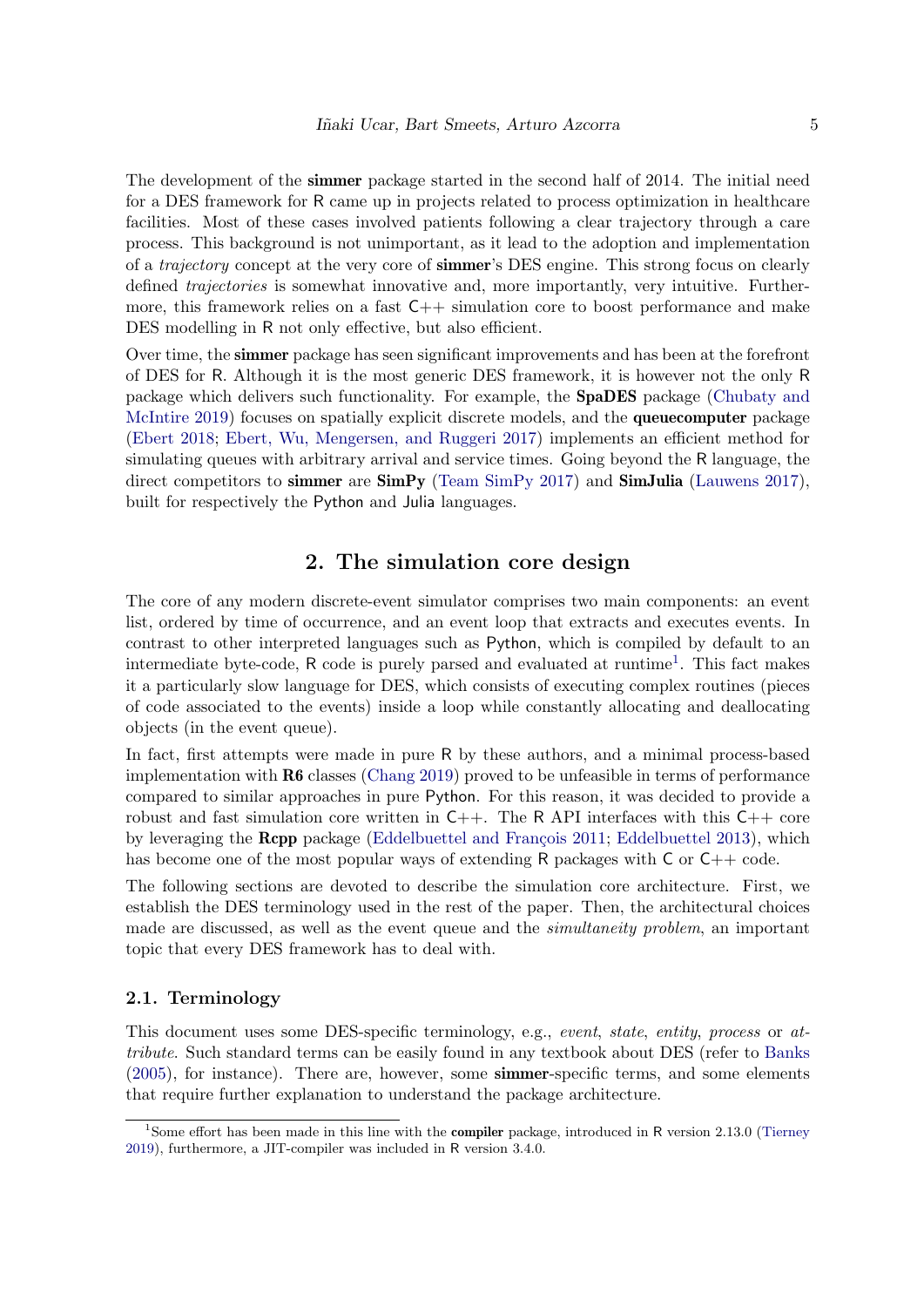- Resource A passive entity, as it is commonly understood in standard DES terminology. However, simmer resources are conceived with queuing systems in mind, and therefore they comprise two internal self-managed parts:
	- Server which, conceptually, represents the resource itself. It has a specified capacity and can be seized and released.

Queue A priority queue of a certain size.

- Manager An active entity, i.e., a process, that has the ability to adjust properties of a resource (capacity and queue size) at run-time.
- **Source** A process responsible for creating new *arrivals* with a given interarrival time pattern and inserting them into the simulation model.
- Arrival A process capable of interacting with resources or other entities of the simulation model. It may have some attributes and prioritization values associated and, in general, a limited lifetime. Upon creation, every arrival is attached to a given trajectory.
- Trajectory An interlinkage of *activities* constituting a recipe for arrivals attached to it, i.e., an ordered set of actions that must be executed. The simulation model is ultimately represented by a set of trajectories.
- Activity The individual unit of action that allows arrivals to interact with resources and other entities, perform custom routines while spending time in the system, move back and forth through the trajectory dynamically, and much more.

## 2.2. Architecture

Extending an R package (or any other piece of software written in any interpreted language) with compiled code poses an important trade-off between performance and flexibility: placing too much functionality into the compiled part produces gains in performance, but degrades modelling capabilities, and vice versa. The following lines are devoted to discuss how this trade-off is resolved in simmer.

Figure [2](#page-6-0) sketches a UML (Unified Modelling Language) description of the architecture, which constitutes a process-based design, as in many modern DES frameworks. We draw the attention now to the  $C++$  classes (depicted in white).

The first main component is the Simulator class. It comprises the event loop and the event queue, which will be addressed in the next section. The Simulator provides methods for scheduling and unscheduling events. Moreover, it is responsible for managing simulation-wide entities (e.g., resources and arrival sources) and facilities (e.g., signaling between processes and batches) through diverse  $C++$  unordered maps:

- Maps of resources and processes (sources, arrivals and managers) by name.
- A map of pending events, which allows to unschedule a given process.
- Maps of signals subscribed by arrivals and handlers defined for different signals.
- Maps for forming batches of arrivals, named and unnamed.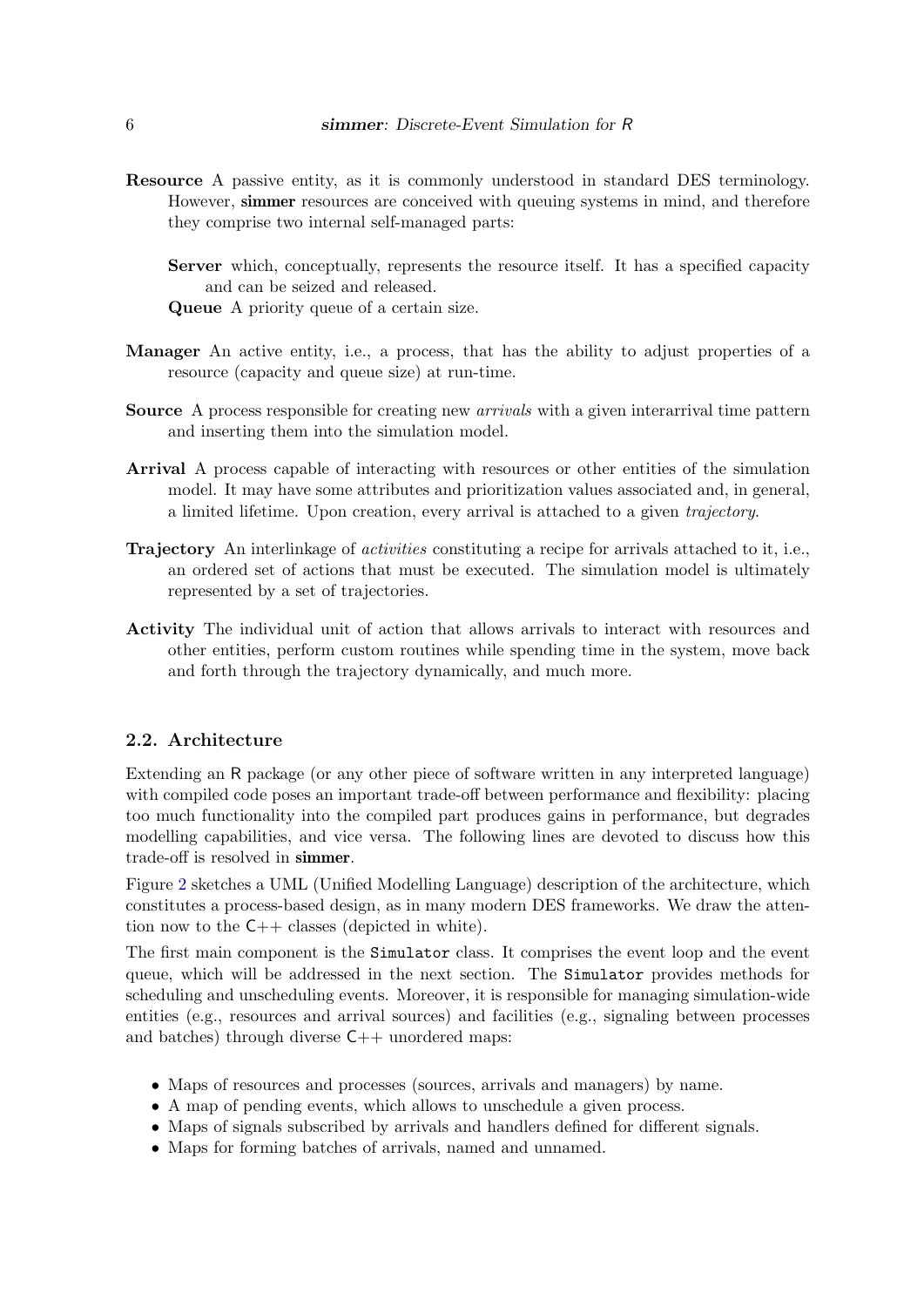<span id="page-6-0"></span>

Figure 2: UML diagram of the simulation core architecture. Blue classes represent how R encapsulates the  $C_{++}$  core. Blue circles represent how  $C_{++}$  interfaces with R.

This class also holds global attributes and monitoring information. Thus, monitoring counters, which are derived from the Monitor class, are centralized, and they register every change of state produced during the simulation time. There are five types of built-in changes of state that are recorded by calling Monitor's record\_\*() methods:

- An arrival is accepted into a resource (served or enqueued). The resource notifies about the new status of its internal counters.
- An arrival leaves a resource. The resource notifies the new status of its internal counters, and the arrival notifies start, end and activity times in that particular resource.
- A resource is modified during runtime (i.e., a change in the capacity or queue size). The resource notifies the new status of its internal counters.
- An arrival modifies an attribute, one of its own or a global one. The arrival notifies the new value.
- An arrival leaves its trajectory by exhausting the activities associated (considered as finished) or because of another reason (non-finished, e.g., it is rejected from a resource). The arrival notifies global start, end and activity times.

As mentioned in the previous section, there are two types of entities: passive ones (Resource) and active ones (processes Source, Arrival and Manager). Sources create new arrivals, and the latter are the main actors of the simulation model. Managers can be used for dynamically changing the properties of a resource (capacity and queue size). All processes share a run() method that is invoked by the event loop each time a new event is extracted from the event list.

There is a fourth kind of process not shown in Figure [2,](#page-6-0) called Task. It is a generic process that executes a given function once, and it is used by arrivals, resources, activities and the simulator itself to trigger dynamic actions or split up events. A Task is for instance used under the hood to trigger reneging or to broadcast signals after some delay.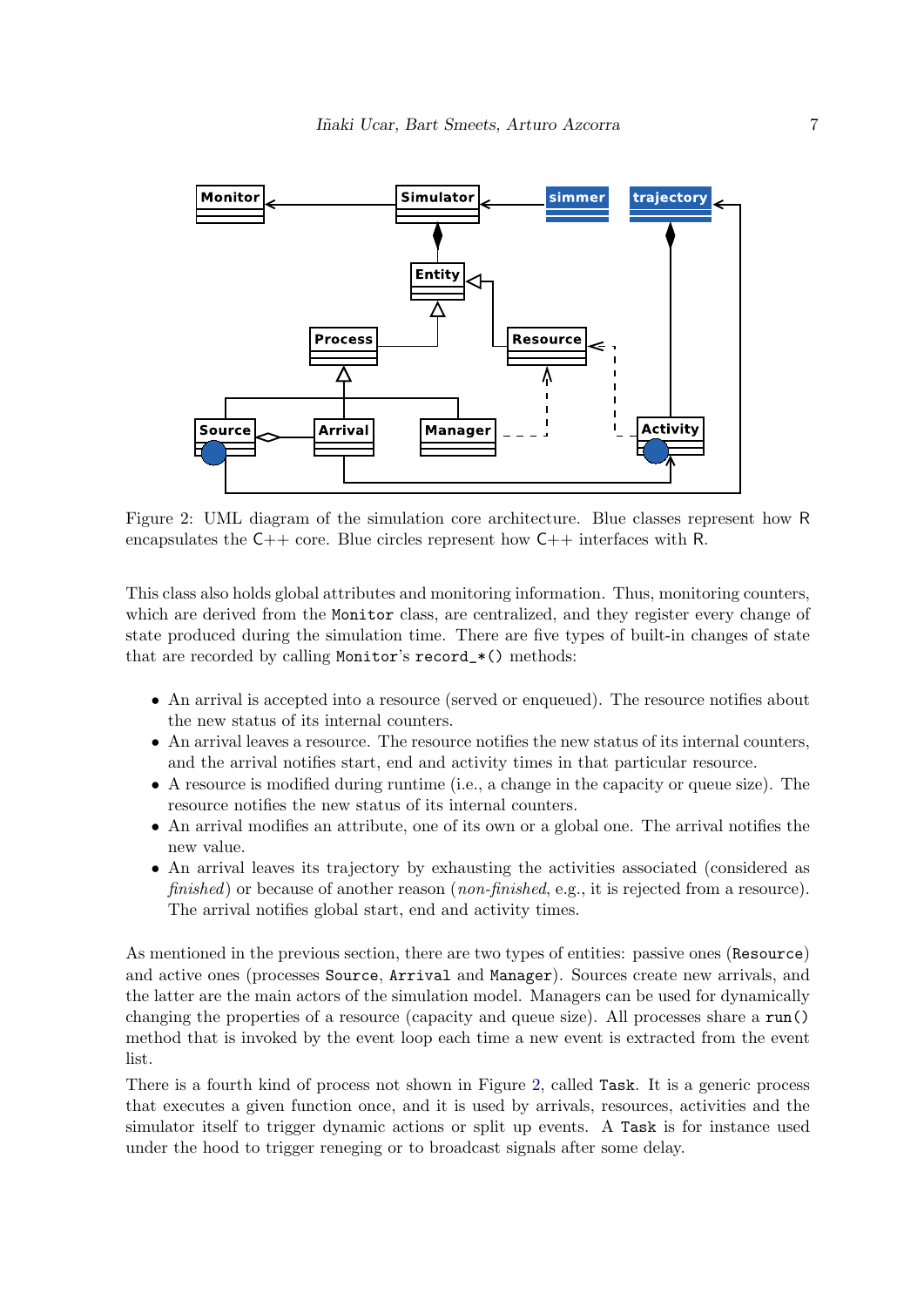The last main component, completely isolated from the Simulator, is the Activity class. This abstract class represents a clonable object, chainable in a double-linked list to form trajectories. Most of the activities provided by simmer derive from it. Fork is another abstract class (not depicted in Figure [2\)](#page-6-0) which is derived from Activity. Any activity supporting the definition of sub-trajectories must derive from this one instead, such as Seize, Branch or Clone. All the activities must implement the virtual methods  $print()$  and  $run()$ .

Finally, it is worth mentioning the couple of blue circles depicted in Figure [2.](#page-6-0) They represent the *points of presence* of R in the  $C++$  core, i.e., where the core interfaces back with R to execute custom user-defined code.

In summary, the  $C++$  core is responsible for all the heavy tasks, i.e., managing the event loop, the event list, generic resources and processes, collecting all the statistics, and so on. And still, it provides enough flexibility to the user for modelling the interarrival times from R and execute any custom user-defined code through the activities.

## 2.3. The event queue

The event queue is the most fundamental part of any DES software. It is responsible for maintaining a list of events to be executed by the event loop in an ordered fashion by time of occurrence. This last requirement establishes the need for a data structure with a low access, search, insertion and deletion complexity. A binary tree is a well-known data structure that satisfies these properties, and it is commonly used for this purpose. Unfortunately, binary trees, or equivalent structures, cannot be efficiently implemented without pointers, and this is the main reason why pure R is very inefficient for DES.

In simmer, the event queue is defined as  $a \mathsf{C}_{++}$  multiset, a kind of associative container implemented as a balanced tree internally. Apart from the efficiency, it was selected to support event unscheduling through iterators. Each event holds a pointer to a process, which will be retrieved and run in the event loop. Events are inserted in the event queue ordered by 1) time of occurrence and 2) priority. This secondary order criterion is devoted to solve a common issue for DES software called the simultaneity problem.

#### The simultaneity problem

As noted by Rönngren and Liljenstam [\(1999\)](#page-29-5), [Jha and Bagrodia](#page-28-10) [\(2000\)](#page-28-10), there are many circumstances from which simultaneous events (i.e., events with the same timestamp) may arise. How they are handled by a DES framework has critical implications on reproducibility and simulation correctness.

As an example of the implications, let us consider an arrival seizing a resource at time  $t_{i-1}$ , which has capacity=1 and queue\_size=0. At time  $t_i$ , two simultaneous events happen: 1) the resource is released, and 2) another arrival tries to seize the resource. It is indisputable what should happen in this situation: the new arrival seizes the resource while the other continues its path. But note that if 2) is executed *before* 1), the new arrival is rejected  $(!)$ . Therefore, it is obvious that release events must always be executed before seize events.

If we consider a dynamically managed resource (i.e., its capacity changes over time) and, instead of the event 1) in the previous example, the manager increases the capacity of the resource, we are in the very same situation. Again, it is obvious that resource managers must be executed before seize attempts.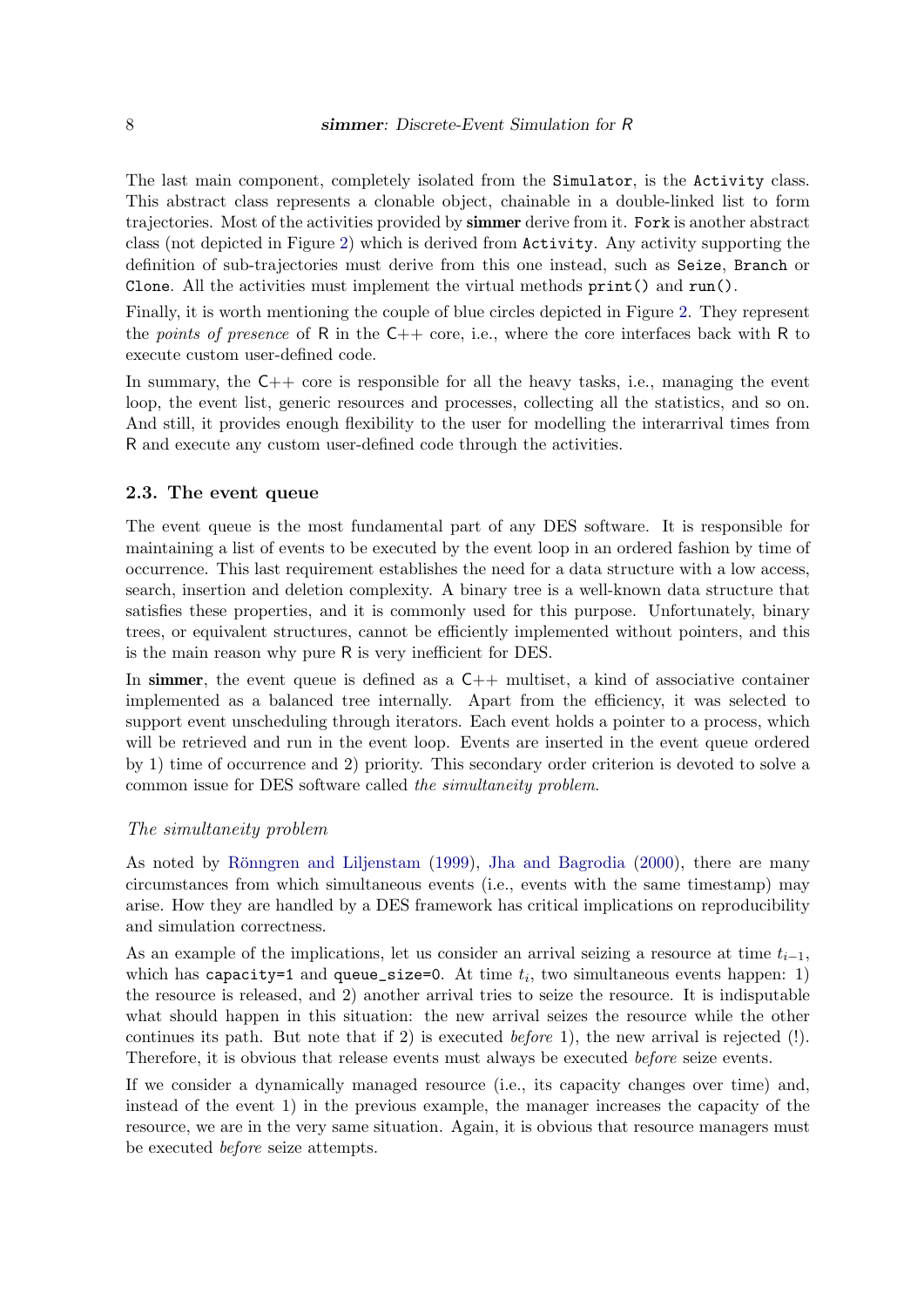A further analysis reveals that, in order to preserve correctness and prevent a simulation crash, it is necessary to break down resource releases in two parts with different priorities: the release in itself and a post-release event that tries to serve another arrival from the queue. Thus, every resource manager must be executed after releases and before post-releases. This and other issues are solved with a priority system (see Table [1\)](#page-8-0) embedded in the event list implementation that provides a deterministic and consistent execution of simultaneous events.

<span id="page-8-0"></span>

| Priority              | Event                                              |
|-----------------------|----------------------------------------------------|
| PRIORITY_MAX          | Terminate arrivals                                 |
| PRIORITY_RELEASE      | Resource release                                   |
| PRIORITY_MANAGER      | Manager action (e.g., resource capacity change)    |
| PRIORITY_RELEASE_POST | Resource post-release (i.e., serve from the queue) |
|                       | General activities                                 |
| PRIORITY_MIN          | Other tasks (e.g., new arrivals, timers)           |

Table 1: Priority system (in decreasing order) and events associated.

# 3. The simmer API

The R API exposed by simmer comprises two main elements: the simmer environment (or simulation environment) and the trajectory object, which are depicted in Figure [2](#page-6-0) (blue classes). As we will see throughout this section, simulating with simmer simply consists of building a simulation environment and one or more trajectories. For this purpose, the API is composed of verbs and actions that can be chained together. For easy-of-use, these have been made fully compatible with the pipe operator  $(\sqrt{2})$  from the **magrittr** package.

## 3.1. The trajectory object

A trajectory can be defined as a recipe and consists of an ordered set of activities. The idea behind this concept is very similar to the idea behind dplyr for data manipulation [\(Wickham,](#page-29-6) François, and Müller [2019\)](#page-29-6). To borrow the words of H. Wickham, "by constraining your options, it simplifies how you can think about" discrete-event modelling. Activities are verbs that correspond to common functional DES blocks.

The trajectory() method instantiates the object, and activities can be appended using the %>% operator:

```
R> traj0 <- trajectory() %>%
R+ log_("Entering the trajectory") %>%
R+ timeout (10) %>%
R+ log_("Leaving the trajectory")
```
The trajectory above illustrates the two most basic activities available: displaying a message  $(log_{\text{I}}(t))$  and spending some time in the system (timeout()). An arrival attached to this trajectory will execute the activities in the given order, i.e., it will display "Entering the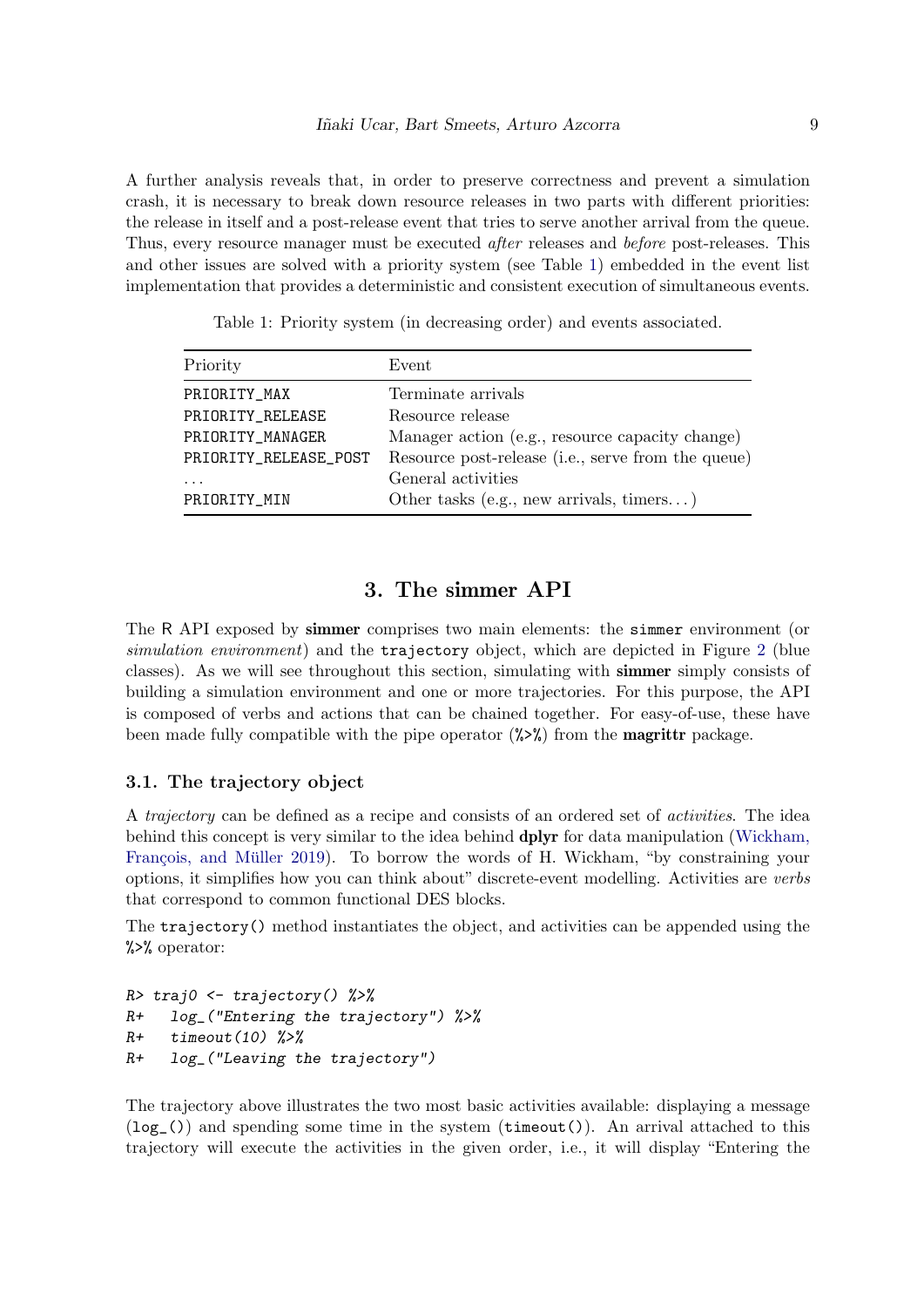trajectory", then it will spend 10 units of (simulated) time, and finally it will display "Leaving the trajectory".

The example uses *fixed parameters*: a string and a numeric value respectively. However, at least the main parameter for all activities (this is specified in the documentation) can also be what we will call a *dynamical parameter*, i.e., a function. This thus, although not quite useful yet, is also valid:

```
R> traj1 <- trajectory() %>%
R+ log_(function() "Entering the trajectory") %>%
R+ timeout(function() 10) %>%
R+ log_(function() "Leaving the trajectory")
```
Also, trajectories can be split apart, joined together and modified:

```
R> traj2 <- join(traj0[c(1, 3)], traj0[2])
R> traj2[1] <- traj2[3]
R> traj2
trajectory: anonymous, 3 activities
{ Activity: Timeout | delay: 10 }
{ Activity: Log | message: Leaving th..., level: 0 }
{ Activity: Timeout | delay: 10 }
```
There are many activities available. We will briefly review them by categorizing them into different topics.

#### Arrival properties

Arrivals are able to store attributes and modify these using set\_attribute(). Attributes consist of pairs (key, value) (character and numeric respectively) which by default are set per arrival unless they are defined as global. As we said before, all activities support at least one dynamical parameter. In the case of set\_attribute(), both arguments, keys and values, can be vectors or functions returning vectors.

Attributes can be retrieved in any R function by calling get\_attribute(), whose first argument must be a simmer object. For instance, the following trajectory prints 81:

```
R> env <- simmer()
```

```
R> traj \leftarrow trajectory() %>%
R+ set_attribute("weight", 80) %>%
R+ set_attribute("weight", 1, mod="+") \frac{1}{2}R+ log_(function() paste0("My weight is ", get_attribute(env, "weight")))
```
Arrivals also hold a set of three prioritization values for accessing resources:

priority A higher value equals higher priority. The default value is the minimum priority, which is 0.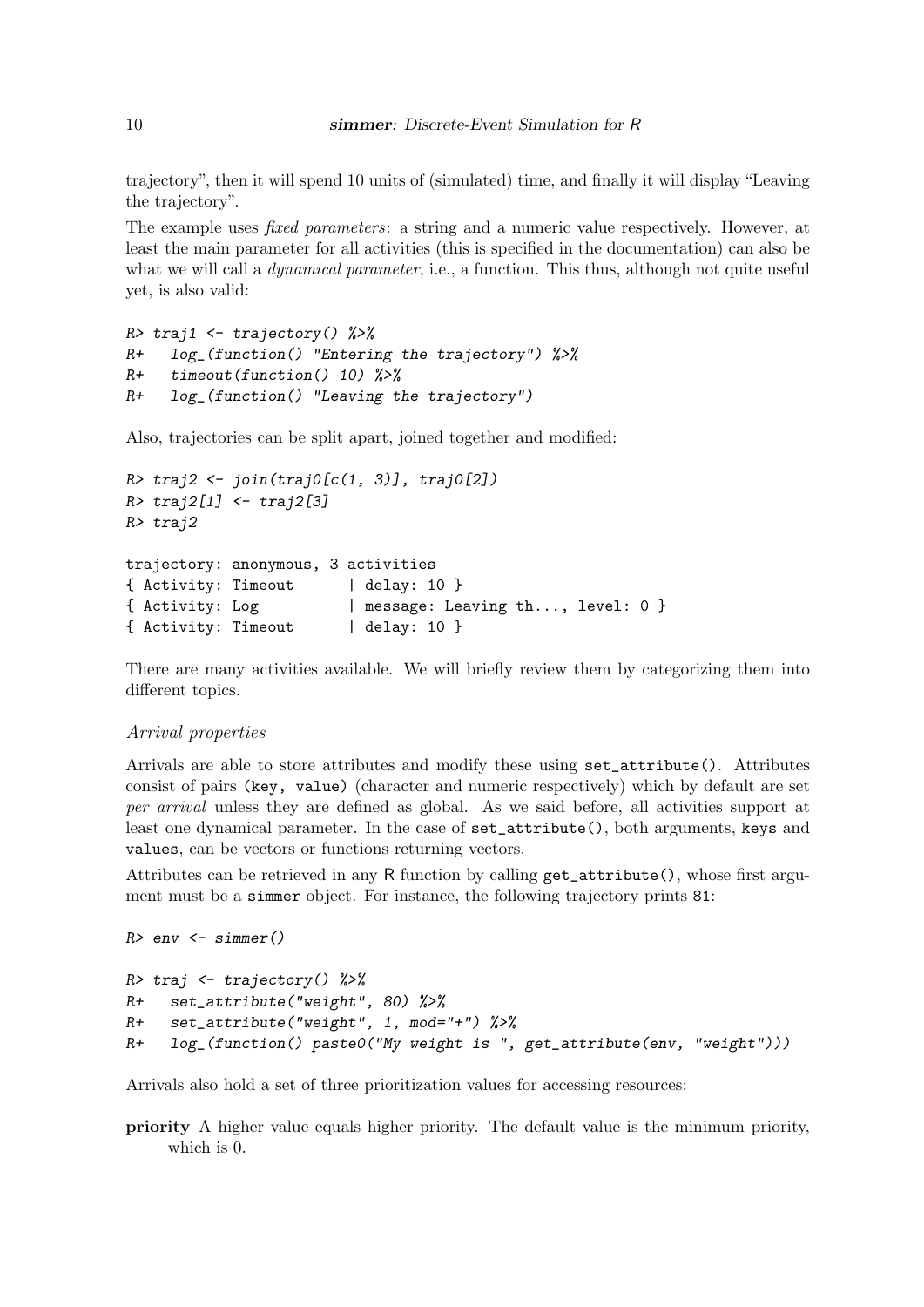- preemptible If a preemptive resource is seized, this parameter establishes the minimum incoming priority that can preempt this arrival (the activity is interrupted and another arrival with a priority greater than preemptible gains the resource). In any case, preemptible must be equal or greater than priority, and thus only higher priority arrivals can trigger preemption.
- restart Whether the ongoing activity must be restarted after being preempted.

These three values are established for all the arrivals created by a particular source, but they can also be dynamically changed on a per-arrival basis using the set\_prioritization() and get\_prioritization() activities, in the same way as attributes.

#### Interaction with resources

The two main activities for interacting with resources are seize() and release(). In their most basic usage, they seize/release a given amount of a resource specified by name. It is also possible to change the properties of the resource with set\_capacity() and set\_queue\_size().

The seize() activity is special in the sense that the outcome depends on the state of the resource. The arrival may successfully seize the resource and continue its path, but it may also be enqueued or rejected and dropped from the trajectory. To handle these special cases with total flexibility, seize() supports the specification of two optional sub-trajectories: post.seize, which is followed after a successful seize, and reject, followed if the arrival is rejected. As in every activity supporting the definition of sub-trajectories, there is a boolean parameter called continue. For each sub-trajectory, it controls whether arrivals should continue to the activity following the seize() in the main trajectory after executing the sub-trajectory.

```
R> patient <- trajectory() %>%
R+ log_("arriving...") %>%
R+ seize(
R+ "doctor", 1, continue = c(TRUE, FALSE),
R+ post.seize = trajectory("accepted patient") \frac{9}{2}R+ log_("doctor seized"),
R+ reject = trajectory("rejected patient") \frac{1}{2}R+ log_("rejected!") \frac{1}{2} >%
R+ seize("nurse", 1) %>%
R+ log_("nurse seized") %>%
R+ timeout(2) \frac{9}{2}R+ release("nurse", 1) \frac{9}{2} \frac{9}{2}R+ log_("nurse released")) %>%
R+ timeout(5) \frac{9}{2} \frac{9}{2}R+ release("doctor", 1) %>%
R+ log_("doctor released")
R> env <- simmer() %>%
R+ add_resource("doctor", capacity = 1, queue_size = 0) \frac{1}{2}R+ add_resource("nurse", capacity = 10, queue_size = 0) \frac{1}{2}R+ add_generator("patient", patient, at(0, 1)) %>%
R+ run()
```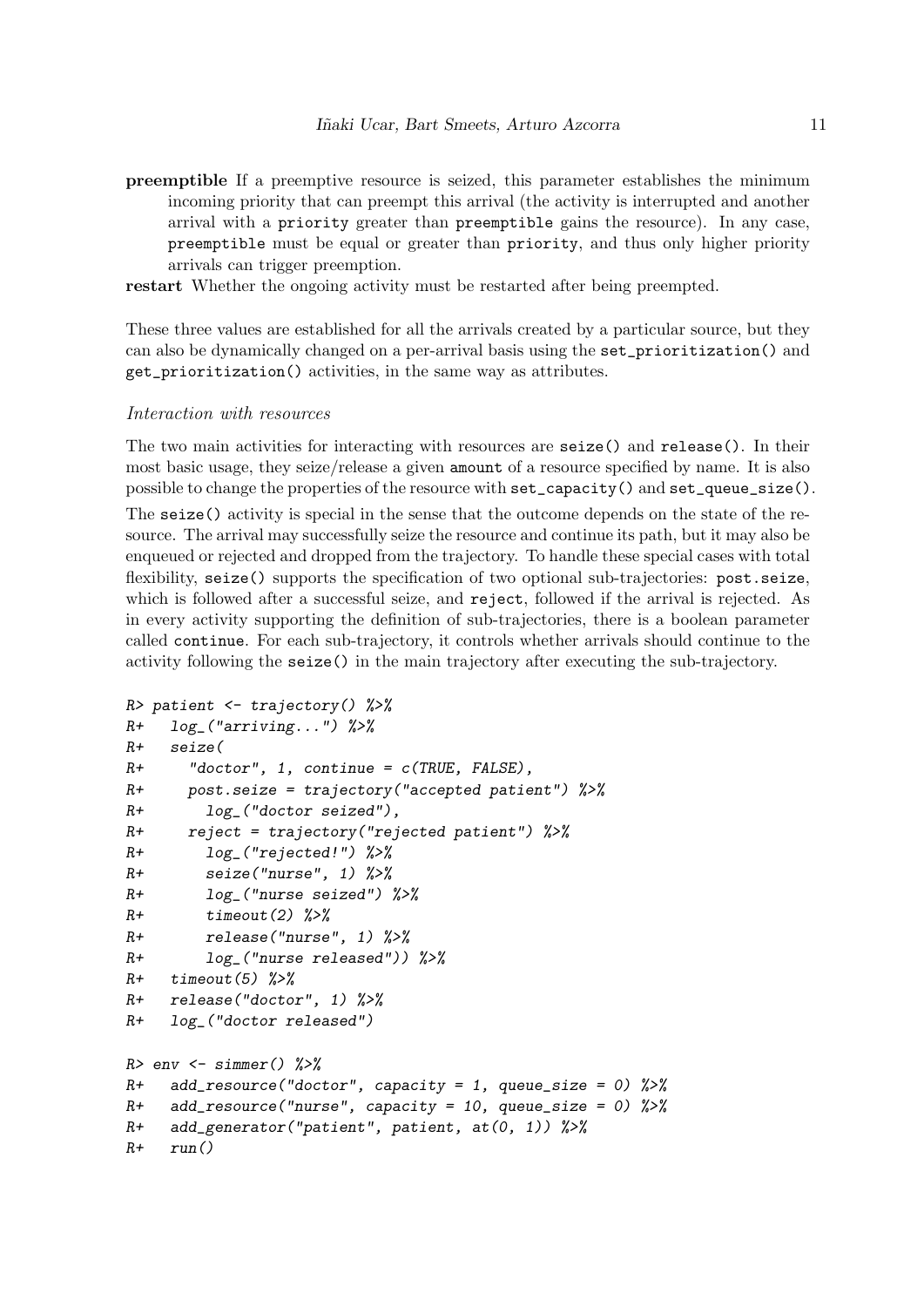```
0: patient0: arriving...
0: patient0: doctor seized
1: patient1: arriving...
1: patient1: rejected!
1: patient1: nurse seized
3: patient1: nurse released
5: patient0: doctor released
```
The value supplied to all these methods may be a dynamical parameter. On the other hand, the resource name must be fixed. There is a special mechanism to select resources dynamically: the select() activity. It marks a resource as selected for an arrival executing this activity given a set of resources and a policy. There are several policies implemented internally that can be accessed by name:

shortest-queue The resource with the shortest queue is selected. round-robin Resources will be selected in a cyclical nature. first-available The first available resource is selected. random A resource is randomly selected.

Its resources parameter is allowed to be dynamical, and there is also the possibility of defining custom policies. Once a resource is selected, there are special versions of the aforementioned activities for interacting with resources without specifying its name, such as seize\_selected(), set\_capacity\_selected() and so on.

## Interaction with sources

There are four activities specifically intended to modify arrival sources. An arrival may activate() or deactivate() a source, but also modify with set\_trajectory() the trajectory to which it attaches the arrivals created, or set a new interarrival distribution with set\_source(). For dynamically selecting a source, the parameter that specifies the source name in all these methods can be dynamical.

```
R> traj <- trajectory() %>%
R+ deactivate("dummy") %>%
R+ timeout (1) \frac{9}{2} >%
R+ activate("dummy")
R> simmer() \frac{9}{2}>%
R+ add_generator("dummy", traj, function() 1) %>%
R+ run(10) \frac{9}{2} >%
R+ get_mon_arrivals()
  name start_time end_time activity_time finished replication
1 dummy0 1 2 1 TRUE 1
2 dummy1 3 4 1 TRUE 1
3 dummy2 5 6 6 1 TRUE 1
4 dummy3 7 8 1 TRUE 1
```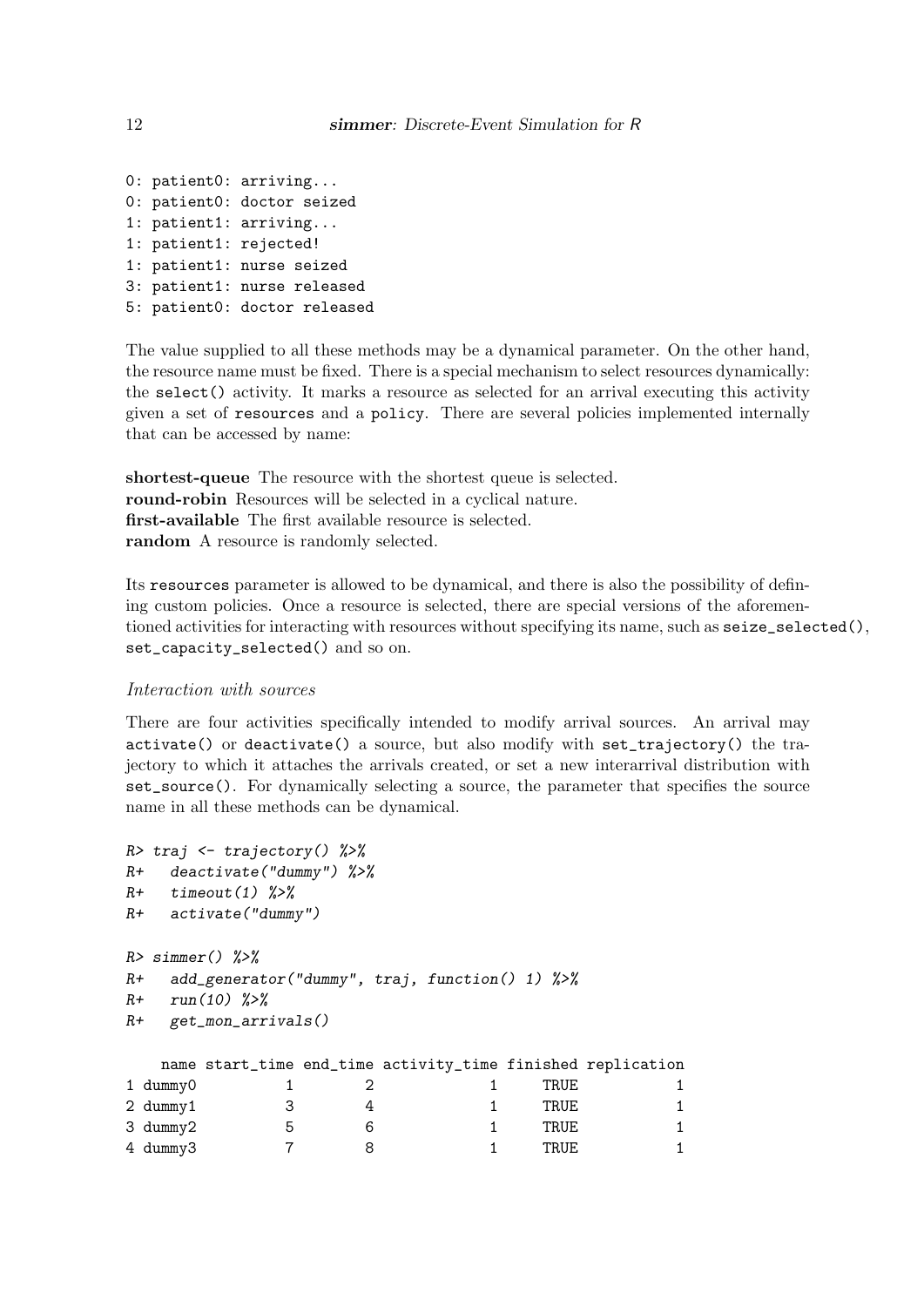## Branching

A branch is a point in a trajectory in which one or more sub-trajectories may be followed. Two types of branching are supported in simmer. The branch() activity places the arrival in one of the sub-trajectories depending on some condition evaluated in a dynamical parameter called option. It is the equivalent of an if/else in programming, i.e., if the value of option is i, the  $i$ -th sub-trajectory will be executed. On the other hand, the clone() activity is a parallel branch. It does not take any option, but replicates the arrival n-1 times and places each one of them into the n sub-trajectories supplied.

```
R> env <- simmer()
```

```
R> traj \leftarrow trajectory() %>%
R+ branch(
R+ option = function() round(now(env)), continue = c(FALSE, TRUE),
R+ trajectory() %>% log_("branch 1"),
R+ trajectory() \frac{1}{2} log_("branch 2")) \frac{1}{2} /
R+ clone(
R+ n = 2,
R+ trajectory() \frac{1}{2} \frac{1}{2} \frac{1}{2} \frac{1}{2} \frac{1}{2} \frac{1}{2} \frac{1}{2} \frac{1}{2} \frac{1}{2} \frac{1}{2} \frac{1}{2} \frac{1}{2} \frac{1}{2} \frac{1}{2} \frac{1}{2} \frac{1}{2} \frac{1}{2} \frac{1}{2} \frac{1}{2} \frac{1}{2} \fracR+ trajectory() %>% log_("clone 1")) %>%
R+ synchronize(wait = TRUE) \frac{9}{2}R+ \log_{10}("out")
R> env \frac{9}{2}R+ add_generator("dummy", traj, at(1, 2)) %>%
R+ run() %>% invisible
1: dummy0: branch 1
2: dummy1: branch 2
2: dummy1: clone 0
2: dummy1: clone 1
2: dummy1: out
```
Note that clone() is the only exception among all activities supporting sub-trajectories that does not accept a continue parameter. By default, all the clones continue in the main trajectory after this activity. To remove all of them except for one, the synchronize() activity may be used.

#### Loops

There is a mechanism, rollback(), for going back in a trajectory and thus executing loops over a number of activities. This activity causes the arrival to step back a given amount of activities (that can be dynamical) a number of times. If a check function returning a boolean is supplied, the times parameter is ignored and the arrival determines whether it must step back each time it hits the rollback.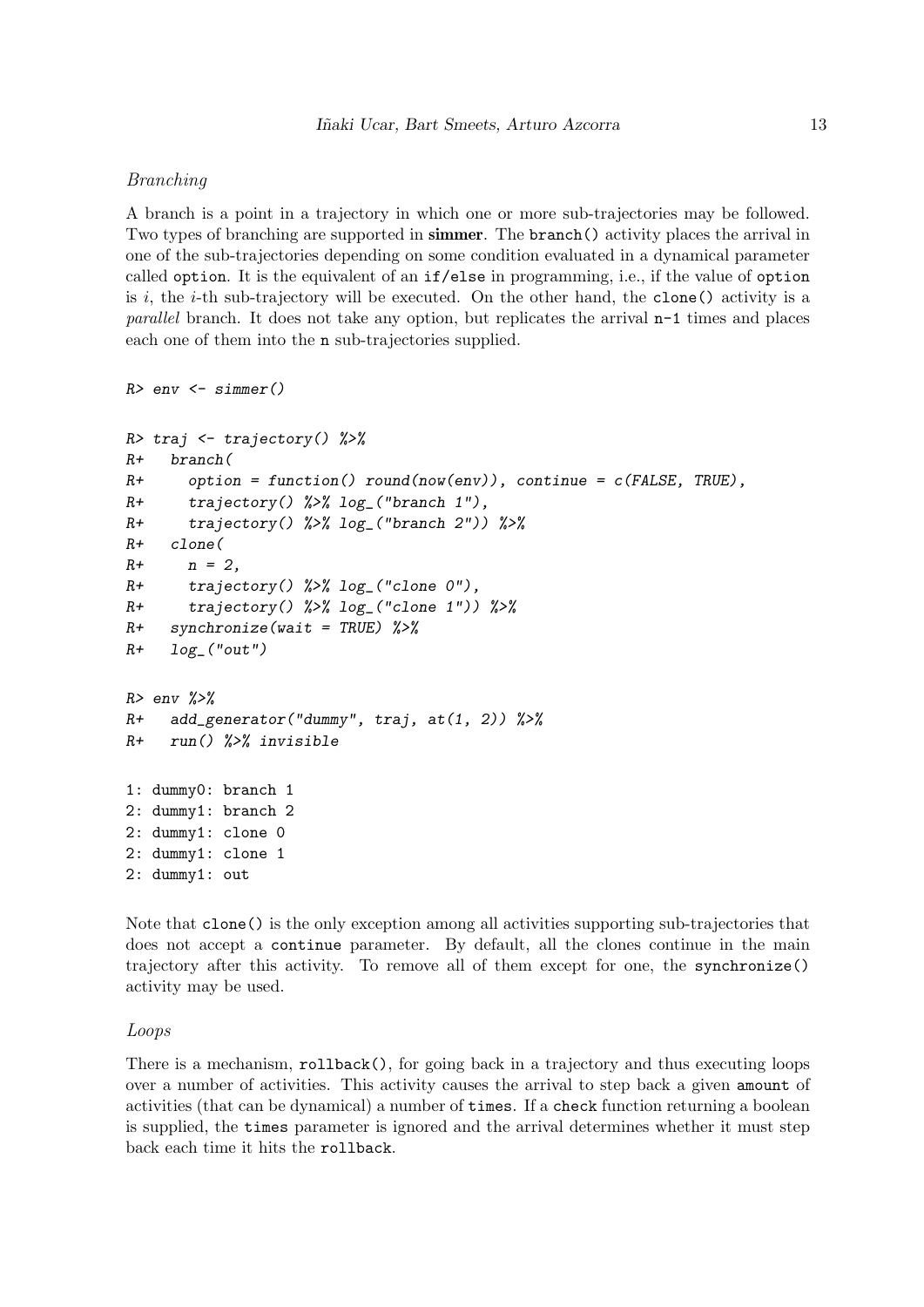```
R> hello \leq trajectory() \frac{9}{2}R+ \log_{10}("Hello!") %>%
R+ timeout (1) \frac{9}{2}R+ rollback(amount = 2, times = 2)
R > simmer() \frac{9}{2} \frac{5}{2}R+ add_generator("hello_sayer", hello, at(0)) \frac{9}{6}%
R+ run() %>% invisible
0: hello_sayer0: Hello!
1: hello_sayer0: Hello!
2: hello_sayer0: Hello!
```
## Batching

Batching consists of collecting a number of arrivals before they can continue their path in the trajectory as a unit<sup>[2](#page-13-0)</sup>. This means that if, for instance, 10 arrivals in a batch try to seize a unit of a certain resource, only one unit may be seized, not 10. A batch may be splitted with separate(), unless it is marked as permanent.

```
R> roller \leq trajectory() \frac{9}{2}R+ batch(10, timeout = 5, permanent = FALSE) %>%
R+ seize("rollercoaster", 1) %>%
R+ timeout(5) \frac{9}{2}R+ release("rollercoaster", 1) %>%
R+ separate()
```
By default, all the arrivals reaching a batch are joined into it, and batches wait until the specified number of arrivals are collected. Nonetheless, arrivals can avoid joining the batch under any constraint if an optional function returning a boolean, rule, is supplied. Also, a batch may be triggered before collecting a given amount of arrivals if some timeout is specified. Note that batches are shared only by arrivals directly attached to the same trajectory. Whenever a globally shared batch is needed, a common name must be specified.

#### Asynchronous programming

There are a number of methods enabling asynchronous events. The send() activity broadcasts one or more signals to all the arrivals subscribed to them. Signals can be triggered immediately or after some delay. In this case, both parameters, signals and delay, can be dynamical. Arrivals are able to block and wait() until a certain signal is received.

Arrivals can subscribe to signals and (optionally) assign a handler using the trap() activity. Upon a signal reception, the arrival stops the current activity and executes the handler<sup>[3](#page-13-1)</sup> if

<span id="page-13-0"></span><sup>&</sup>lt;sup>2</sup>A concrete example of this is the case where a number of people (the arrivals) together take, or rather seize, an elevator (the resource).

<span id="page-13-1"></span><sup>&</sup>lt;sup>3</sup>The handler parameter accepts a trajectory object. Once the handler gets called, it will route the arrival to this sub-trajectory.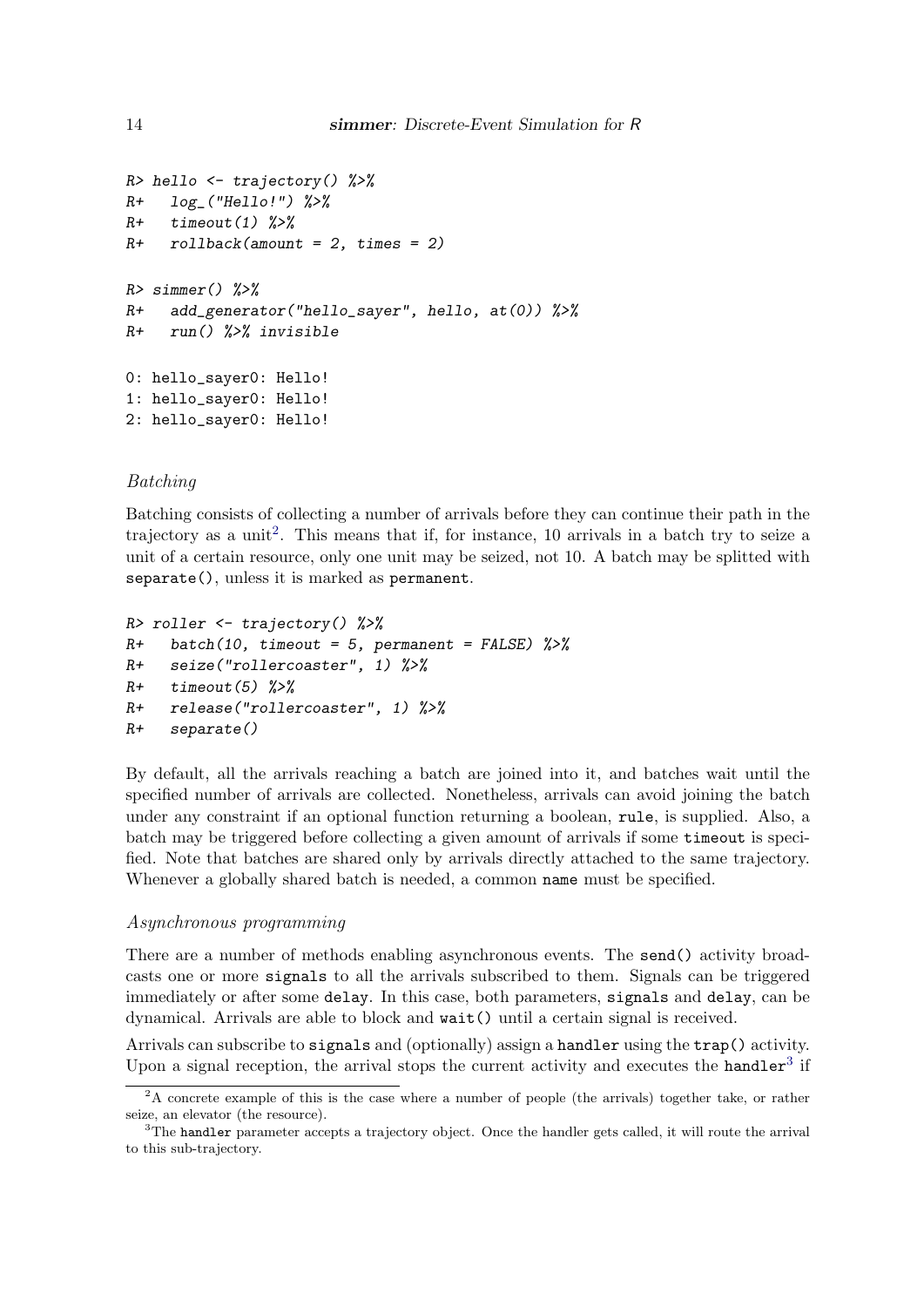provided. Then, the execution returns to the activity following the point of interruption. Nonetheless, trapped signals are ignored when the arrival is waiting in a resource's queue. The same applies inside a batch: all the signals subscribed before entering the batch are ignored. Finally, the untrap() activity can be used to unsubscribe from signals.

```
R> t_blocked <- trajectory() %>%
R+ trap(
R+ "you shall pass",
R+ handler = trajectory() %>%
R+ log_("got a signal!")) %>%
R+ log_("waiting...") %>%
R+ wait() \frac{9}{2} \frac{2}{3}R+ log_("continuing!")
R> t_signal <- trajectory() %>%
R+ log_("you shall pass") %>%
R+ send("you shall pass")
R> simmer() %>%
R+ add_generator("blocked", t_blocked, at(0)) %>%
R+ add_generator("signaler", t_signal, at(5)) %>%
R+ run() %>% invisible
0: blocked0: waiting...
5: signaler0: you shall pass
5: blocked0: got a signal!
5: blocked0: continuing!
```
By default, signal handlers may be interrupted as well by other signals, meaning that a handler may keep restarting if there are frequent enough signals being broadcasted. If an uninterruptible handler is needed, this can be achieved by setting the flag interruptible to FALSE in trap().

## Reneging

Besides being rejected while trying to seize a resource, arrivals are also able to leave the trajectory at any moment, synchronously or asynchronously. Namely, reneging means that an arrival abandons the trajectory at a given moment. The most simple activity enabling this is leave, which immediately triggers the action given some probability. Furthermore, renege\_in() and renege\_if() trigger reneging asynchronously after some timeout t or if a signal is received respectively, unless the action is aborted with renege\_abort(). Both renege\_in() and renege\_if() accept an optional sub-trajectory, out, that is executed right before leaving.

```
R> bank \leq trajectory() %>%
R+ log_("Here I am") %>%
R+ renege_in(
```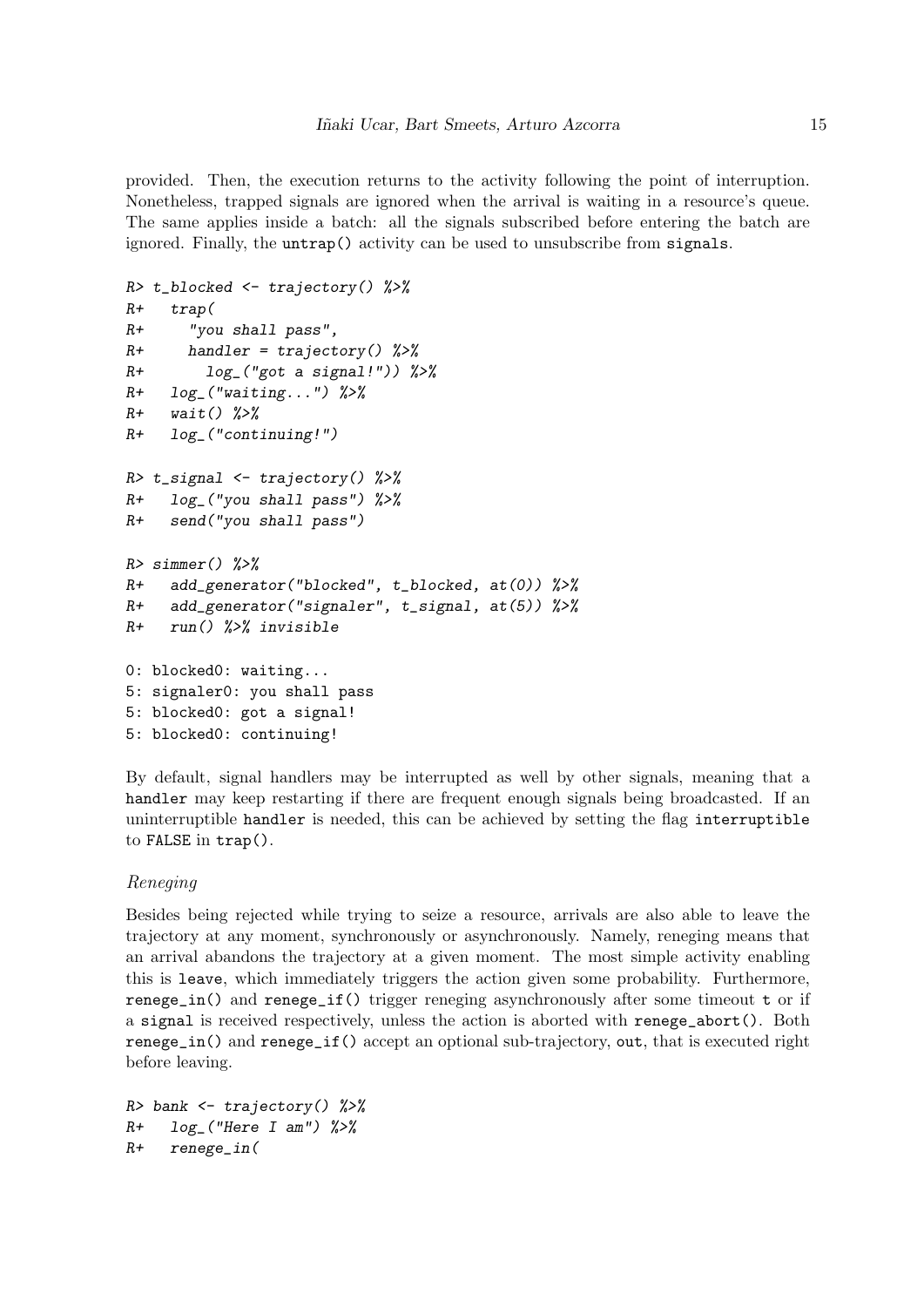```
R+ 5, out = trajectory() %>%
R+ log_("Lost my patience. Reneging...")) %>%
R+ seize("clerk", 1) %>%
R+ renege_abort() %>%
R+ log ("I'm being attended") \frac{9}{2}R+ timeout (10) %>%
R+ release("clerk", 1) %>%
R+ log_("Finished")
R> simmer() \frac{9}{2}>%
R+ add_resource("clerk", 1) %>%
R+ add_generator("customer", bank, at(0, 1)) %>%
R+ run() %>% invisible
0: customer0: Here I am
0: customer0: I'm being attended
1: customer1: Here I am
6: customer1: Lost my patience. Reneging...
10: customer0: Finished
```
## 3.2. The simulation environment

The simulation environment manages resources and sources, and controls the simulation execution. The simmer() method instantiates the object, after which resources and sources can be appended using the %>% operator:

```
R> env <- simmer() %>%
R+ add_resource("res_name", 1) %>%
R+ add_generator("arrival", traj0, function() 25) %>%
R+ print()
simmer environment: anonymous | now: 0 | next: 0
{ Monitor: in memory }
{ Resource: res_name | monitored: TRUE | server status: 0(1) | queue... }
{ Source: arrival | monitored: 1 | n_generated: 0 }
```
Then, the simulation can be executed, or run(), until a stop time:

```
R > env %>% run(until=30)
25: arrival0: Entering the trajectory
simmer environment: anonymous | now: 30 | next: 35
{ Monitor: in memory }
{ Resource: res_name | monitored: TRUE | server status: 0(1) | queue... }
{ Source: arrival | monitored: 1 | n_generated: 2 }
```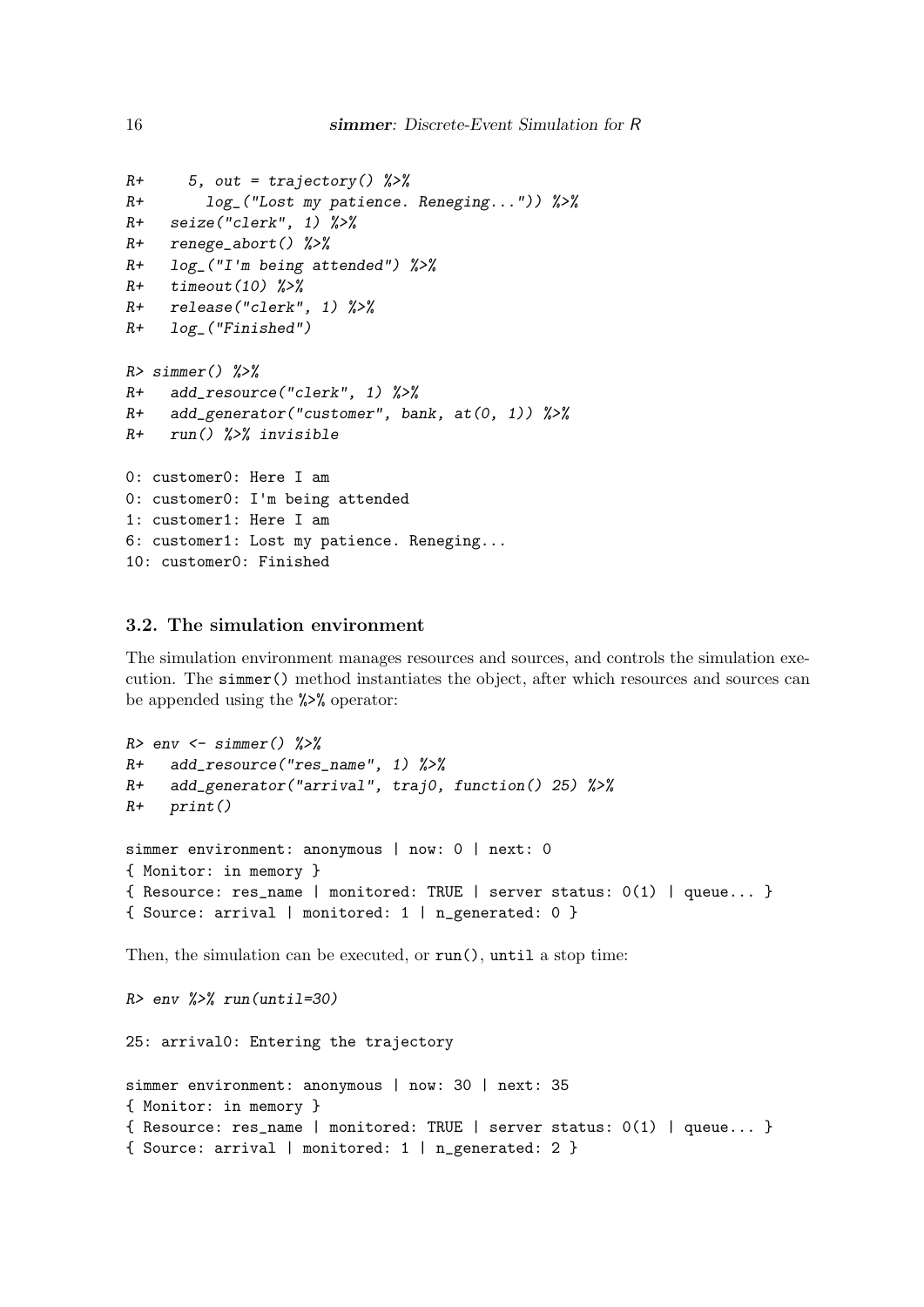There are a number of methods for extracting information, such as the simulation time  $(now()),$  future scheduled events  $(\text{peak}(),)$ , and  $qeters$  for obtaining resources' and sources' parameters (capacity, queue size, server count and queue count; number of arrivals generated so far). There are also several *setters* available for resources and sources (capacity, queue size; trajectory, distribution).

A simmer object can be reset() and re-run. However, there is a special method, wrap(), intended to extract all the information from the  $C++$  object encapsulated into a simmer environment and to deallocate that object. Thus, most of the *getters* work also when applied to wrapped environments, but such an object cannot be reset or re-run anymore.

## Resources

A simmer resource, as stated in Section [2.1,](#page-4-1) comprises two internal self-managed parts: a server and a priority queue. Three main parameters define a resource: name of the resource, capacity of the server and queue\_size (0 means no queue). Resources are monitored and non-preemptive by default. Preemption means that if a high priority arrival becomes eligible for processing, the resource will temporarily stop the processing of one (or more) of the lower priority arrivals being served. For preemptive resources, the preempt\_order defines which arrival should be stopped first if there are many lower priority arrivals, and it assumes a firstin-first-out (FIFO) policy by default. Any preempted arrival is enqueued in a dedicated queue that has a higher priority over the main one (i.e., it is served first). The queue\_size\_strict parameter controls whether this dedicated queue must be taken into account for the queue size limit, if any. If this parameter enforces the limit, then rejection may occur in the main queue.

## Sources

Three main parameters define a source: a name\_prefix for each generated arrival, a trajectory to attach them to and a source of interarrival times. A monitoring flag accepts several levels in this case to support arrival monitoring (default) and, additionally, attribute monitoring.

There are two kinds of source: *generators* and *data sources*. A *generator* (add\_generator method, as depicted in many examples throughout this article) is a dynamic source that draws interarrival times from a user-provided function. The add\_dataframe method allows the user to set up a data source which draws arrivals from a provided data frame. The former is the most versatile source, but the latter facilitates the attachment of pre-existent or pre-computed data with attributes that are automatically initialised on arrival creation.

In the case of generators, the interarrival distribution must return one or more interarrival times for each call. Internally, generators create as many arrivals as values returned by this function. Whenever a negative interarrival value is obtained, the generator stops. In the case of data sources, they draw arrivals from the data provided in batches. Both generators and data sources re-schedule themselves with a delay equal to the sum of the values obtained to produce the next batch.

## 3.3. Monitoring and data retrieval

There are three methods for obtaining monitored data (if any) about arrivals, resources and attributes. They can be applied to a single simulation environment or to a list of environments,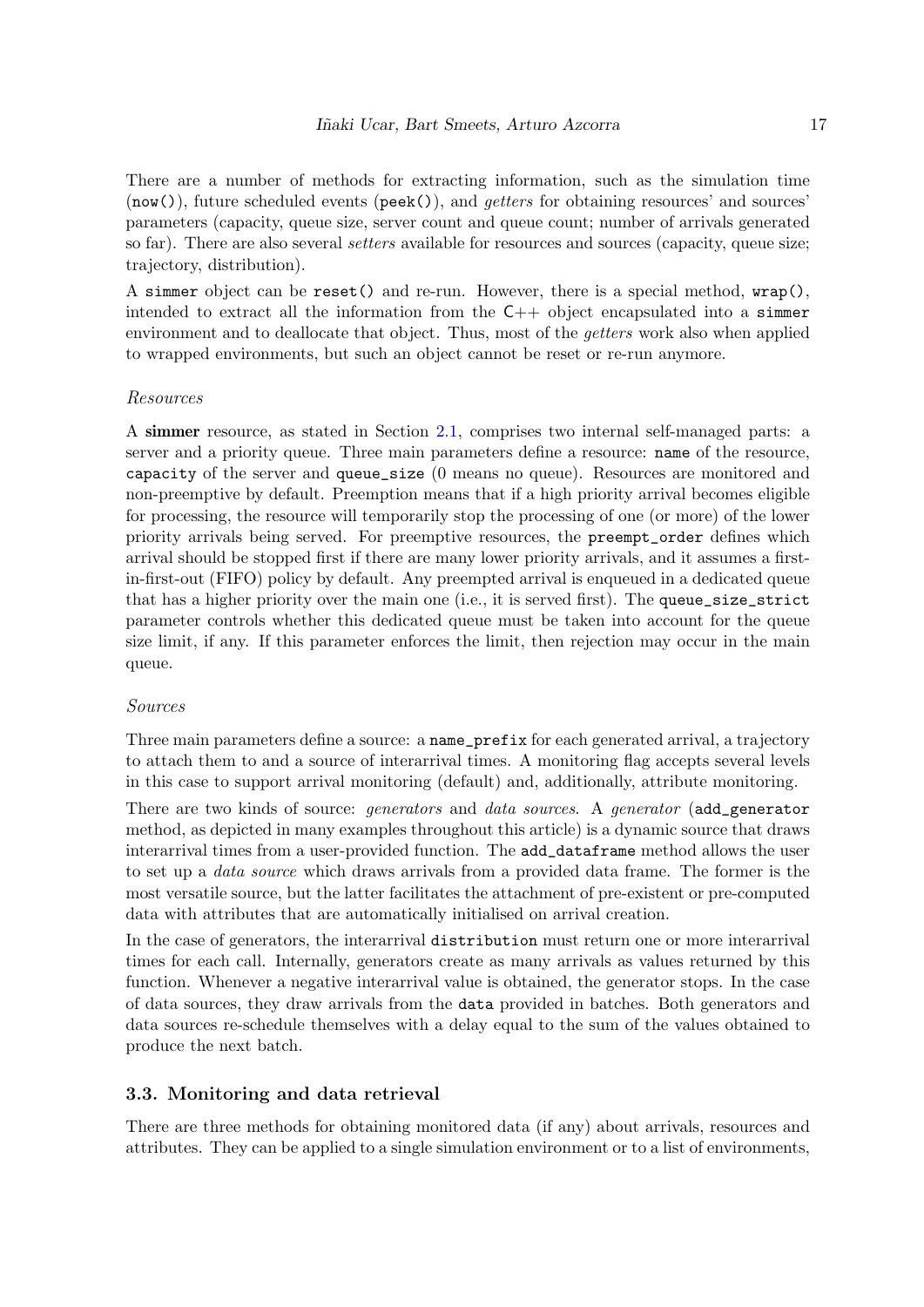and the returning object is always a data frame, even if no data was found. Each processed simulation environment is treated as a different replication, and a numeric column named replication is added to every returned data frame with environment indexes as values.

- get mon arrivals() Returns timing information per arrival: name of the arrival, start\_time, end\_time, activity\_time (time not spent in resource queues) and a flag, finished, that indicates whether the arrival exhausted its activities (or was rejected). By default, this information is referred to the arrivals' entire lifetime, but it may be obtained on a per-resource basis by specifying per\_resource=TRUE.
- get mon resources() Returns state changes in resources: resource name, time instant of the event that triggered the state change, server count, queue count, capacity, queue\_size, system count (server + queue) and system limit (capacity + queue\_size).
- get mon attributes() Returns state changes in attributes: name of the attribute, time instant of the event that triggered the state change, name of key that identifies the attribute and value.

# 4. Modelling with simmer

The following sections aim to provide some basic modelling examples. The topics addressed are queuing systems, replication, parallelization and some best practices. We invite the reader to learn about a broader selection of activities and modelling techniques available in the package vignettes, which cover the use of attributes, loops, batching, branching, shared events, reneging and advanced uses of resources among others.

## <span id="page-17-1"></span>4.1. Queuing systems

<span id="page-17-0"></span>λ

The concept of *trajectory* developed in **simmer** emerges as a natural way to simulate a wide range of problems related to Continuous-Time Markov Chains (CTMC), and more specifically to the so-called birth-death processes and queuing systems. Indeed, **simmer** not only provides very flexible resources (with or without queue), branches, delays and arrival sources, but they are bundled in a very comprehensive framework of verbs that can be chained with the pipe operator. Let us explore the expressiveness of a simmer trajectory using a traditional queuing example: the  $M/M/1$ . The package vignettes include further examples on  $M/M/c/k$  systems, queueing networks and CTMC models.

In Kendall's notation [\(Kendall](#page-28-11) [1953\)](#page-28-11), an  $M/M/1$  system has exponential arrivals  $(M/M/1)$ , a single server  $(M/M/1)$  with exponential service time  $(M/M/1)$  and an infinite queue (implicit  $M/M/1/\infty$ ). For instance, people arriving at an ATM at rate  $\lambda$ , waiting their turn in the street and withdrawing money at rate  $\mu$ . These are the basic parameters of the system, whenever  $\rho < 1$ :

$$
\rho = \frac{\lambda}{\mu} \qquad \equiv \text{Server utilization} \tag{1}
$$

$$
N = \frac{\rho}{1 - \rho} \qquad \equiv \text{Average number of customers in the system (queue + server)} \tag{2}
$$
\n
$$
T = \frac{N}{\lambda} \qquad \equiv \text{Average time in the system (queue + server)} \text{ [Little's law]} \tag{3}
$$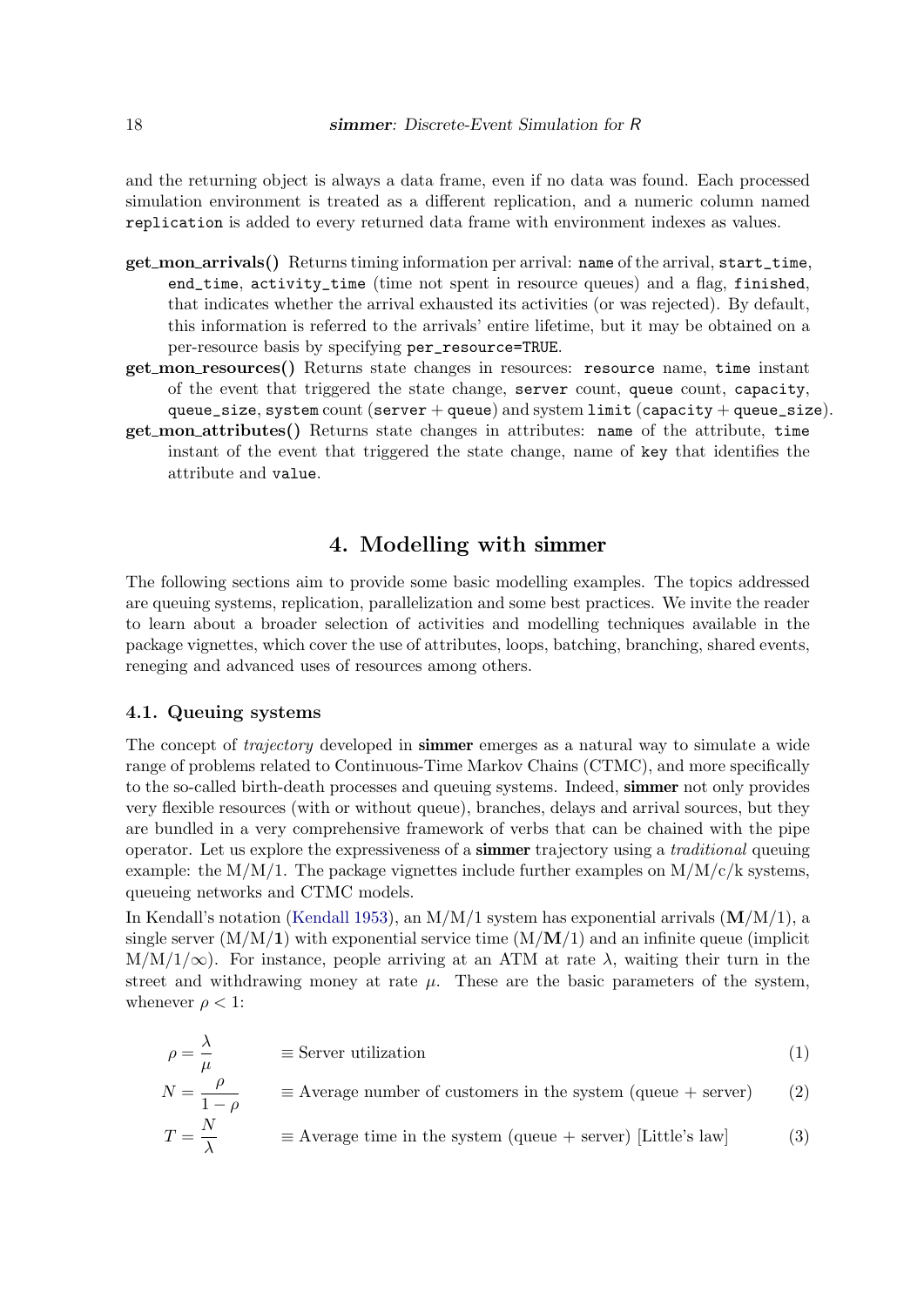If  $\rho > 1$ , it means that the system is unstable: there are more arrivals than the server is capable of handling and the queue will grow indefinitely. The simulation of an  $M/M/1$ system is quite simple using simmer:

```
R> set.seed(1234)
R> lambda <- 2
R>mu < -4R> rho <- lambda/mu
R> mm1.traj <- trajectory() %>%
R+ seize("mm1.resource", amount=1) %>%
R+ timeout(function() rexp(1, mu)) \frac{1}{2}R+ release("mm1.resource", amount=1)
R > mm1.env \leq -sim simmer() \frac{9}{2}R+ add_resource("mm1.resource", capacity=1, queue_size=Inf) %>%
R+ add_generator("arrival", mm1.traj, function() rexp(1, lambda)) \frac{\sqrt{2}}{2}R+ run(until=2000)
```
After the parameter setup, the first code block defines the trajectory: each arrival will seize the resource, wait some exponential random time (service time) and release the resource. The second code block instantiates the simulation environment, creates the resource, attaches an exponential generator to the trajectory and runs the simulation for 2000 units of time. Note that trajectories can be defined independently of the simulation environment, but it is recommended to instantiate the latter in the first place, so that trajectories are able to extract information from it (e.g., the simulation time).

As a next step, we could extract the monitoring information and perform some analyses. The extension package simmer.plot [\(Ucar and Smeets](#page-29-7) [2019b\)](#page-29-7) provides convenience plotting methods to, for instance, quickly visualize the usage of a resource over time. Figure [3](#page-19-0) gives a glimpse of this simulation using this package. In particular, it shows that the average number of customers in the system converges to the theoretical value given by Equation [2.](#page-17-0)

# 4.2. Replication and parallelization

Typically, running a certain simulation only once is useless. In general, we will be interested in replicating the model execution many times, maybe with different initial conditions, and then perform some statistical analysis over the output. This can be easily achieved using standard R tools, e.g., lapply() or similar functions.

Additionally, we can leverage the parallelized version of lapply(), mclapply(), provided by the parallel package (R [Core Team](#page-29-8) [2019\)](#page-29-8), to speed up this process. Unfortunately, parallelization has the shortcoming that we lose the underlying  $C++$  objects when each thread finishes. To avoid losing the monitored data, the **wrap**() method can be used to extract and wrap these data into a pure R object before the  $C++$  object is garbage-collected.

The following example uses  $\text{mclapply}()$  and  $\text{wrap}()$  to perform 100 replicas of the  $M/M/1$ simulation from the previous section (note that the trajectory is not redefined):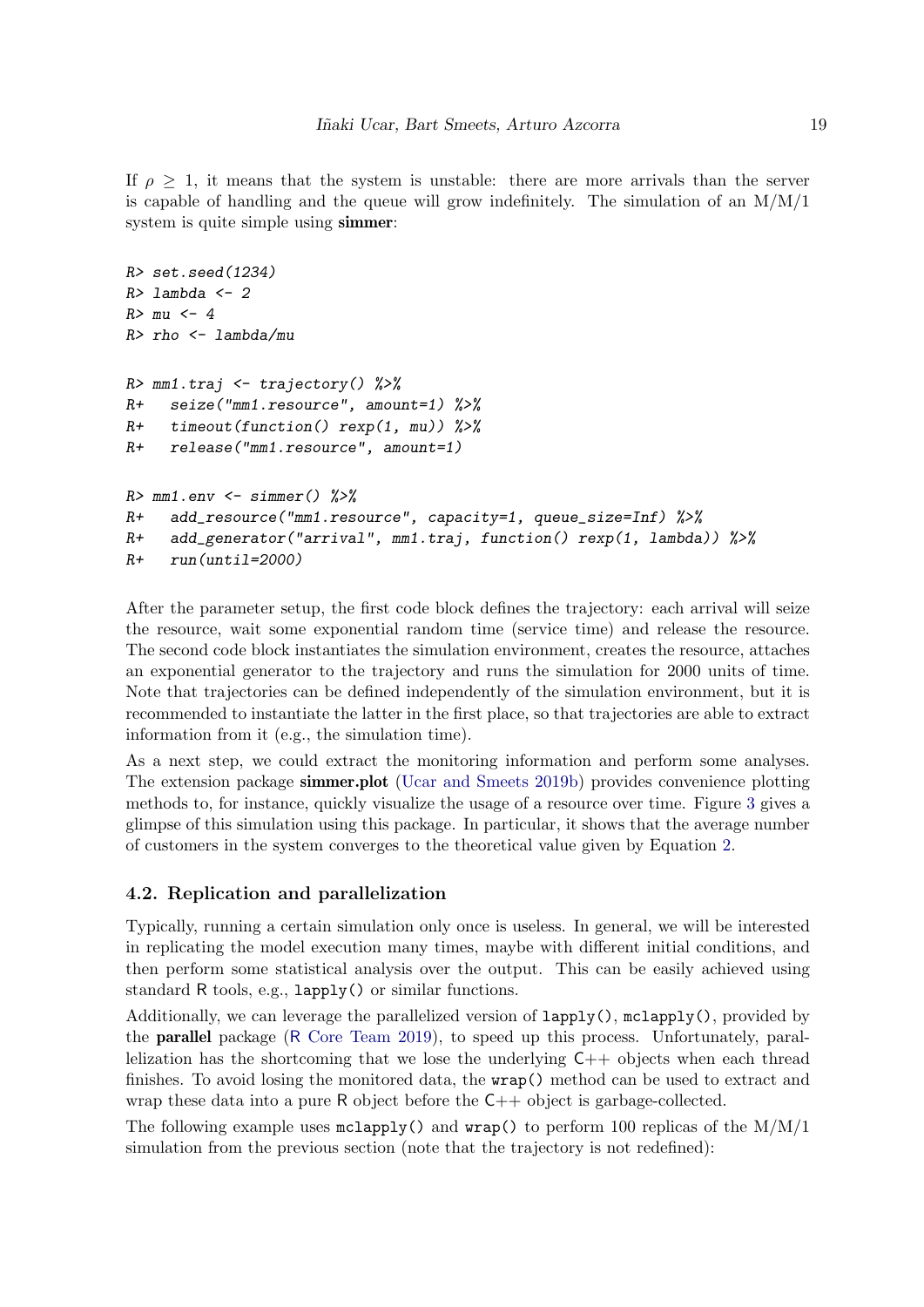<span id="page-19-0"></span>

Figure 3: Detail of the resource usage.

```
R> library("parallel")
R> set.seed(1234)
R> mm1.envs <- mclapply(1:100, function(i) {
R+ simmer() \frac{9}{2} >%
R+ add_resource("mm1.resource", capacity=1, queue_size=Inf) %>%
R+ add_generator("arrival", mm1.traj, function() rexp(100, lambda)) %>%
R+ run(until=1000/lambda) %>% wrap()
R+ }, mc.set.seed=FALSE)
```
With all these replicas, we could, for instance, perform a t-test over  $N$ , the average number of customers in the system:

```
R> mm1.data <- get_mon_arrivals(mm1.envs) %>%
R+ aggregate(end_time - start_time ~ replication, data=., mean)
R> t.test(mm1.data[[2]])
```
One Sample t-test

```
data: mm1.data[[2]]
t = 94.883, df = 99, p-value < 2.2e-16
alternative hypothesis: true mean is not equal to 0
95 percent confidence interval:
 0.4925143 0.5135535
sample estimates:
mean of x
0.5030339
```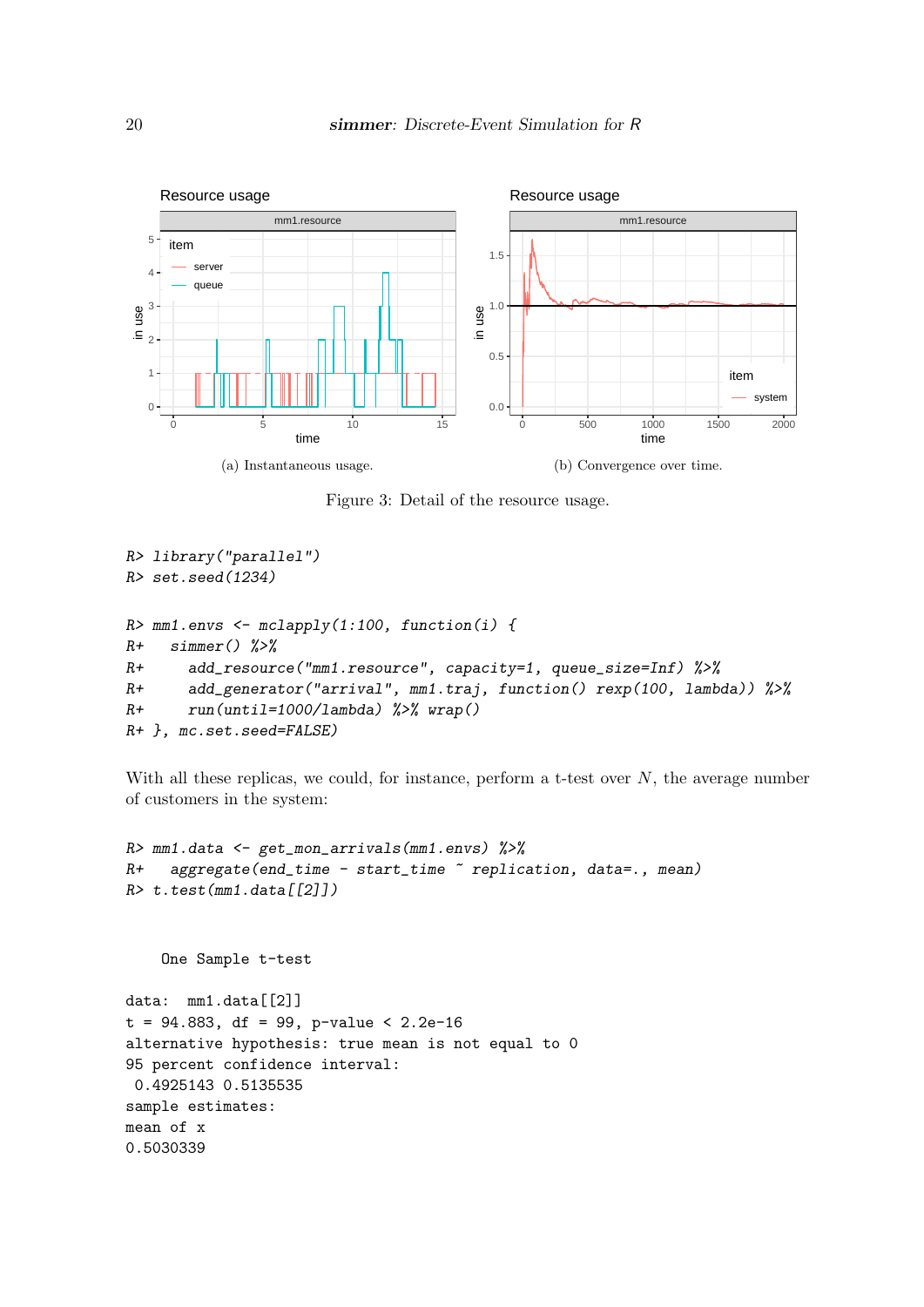#### 4.3. Best practices

DES modelling can be done in an event-by-event basis, but this approach is fairly tedious and mostly unpractical. Instead, modern process-oriented approaches commonly relate to the identification of resources and processes in a given problem, and the interactions between them. The simmer package internally follows this paradigm and exposes generic resources and processes (arrivals, in simmer terminology), so that the user can implement all the interactions as action sequences (trajectories).

There are usually multiple valid ways of mapping the identified resources and processes into the elements exposed by the simmer API. For example, let us suppose that we would like to model an alarm clock beeping every second. In this case, the beep may be identified as a process, so that we have different beeps (multiple arrivals) entering a beep trajectory once per second:

```
R> beep \leq trajectory() %>%
R+ log<sup>("beeeep!")</sup>
R> env <- simmer() \frac{9}{2}>%
R+ add_generator("beep", beep, function() 1) \frac{9}{2}R+ run(2.5)1: beep0: beeeep!
2: beep1: beeeep!
```
But instead, identifying the alarm clock as the process is equally valid, and then we have  $a$ single alarm (single arrival) producing all the beeps in a loop:

```
R> alarm \leq trajectory() %>%
R+ timeout(1) %>%
R+ log_("beeeep!") %>%
R+ rollback(2)R> env <- simmer() \frac{9}{2}>%
R+ add_generator("alarm", alarm, at(0)) %>%
R+ run(2.5)
1: alarm0: beeeep!
2: alarm0: beeeep!
```
These are two common design patterns in **simmer** for which the outcome is the same, although there are subtle differences that depend on the problem being considered and the monitoring requirements. Furthermore, as a model becomes more complex and detailed, the resulting mapping and syntax may become more artificious. These issues are shared in different ways by other frameworks as well, such as SimPy, and arise due to their generic nature.

Furthermore, the piping mechanism used in the simmer API may invite the user to produce large monolithic trajectories. However, it should be noted that it is usually better to break them down into small manageable pieces. For instance, the following example parameterizes the access to a resource, where G refers to arbitrary service times, and  $n$  servers are seized. Then, it is used to instantiate the trajectory shown in the former  $M/M/1$  example: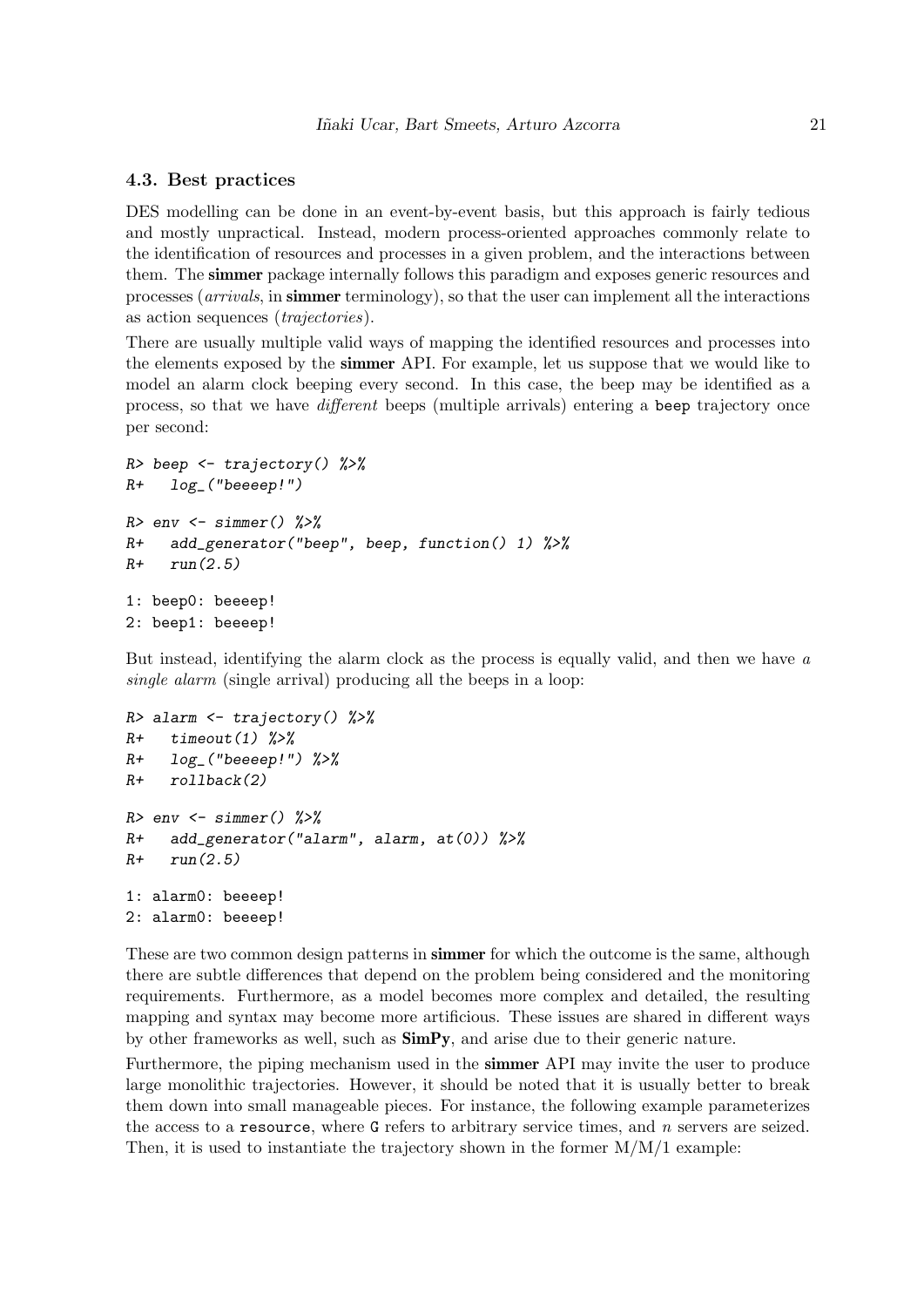```
R> xgn <- function(resource, G, n)
R+ trajectory() %>%
R+ seize(resource, n) %>%
R+ timeout (G) %>%
R+ release(resource, n)
R (mm1.traj \leq xgn("mm1.resource", function() rexp(1, mu), 1))
trajectory: anonymous, 3 activities
{ Activity: Seize | resource: mm1.resource, amount: 1 }
{ Activity: Timeout | delay: function() }
{ Activity: Release | resource: mm1.resource, amount: 1 }
```
Standard R tools (lapply() and the like) may also be used to generate large lists of trajectories with some variations. These small pieces can be concatenated together into longer trajectories using join(), but at the same time, they allow for multiple points of attachment of arrivals. During a simulation, trajectories can interact with the simulation environment in order to extract or modify parameters of interest such as the current simulation time, attributes, status of resources (get the number of arrivals in a resource, get or set resources' capacity or queue size), or status of sources (get the number of generated arrivals, set sources' attached trajectory or distribution). The only requirement is that the simulation object must be defined in the same R environment (or a parent one) before the simulation is started. Effectively, it is enough to detach the run() method from the instantiation (simmer()), namely, they should not be called in the same pipe. But, for the sake of consistency, it is a good coding practice to instantiate the simulation object always in the first place as follows:

```
R> set.seed(1234)
R> env <- simmer()
R> traj <- trajectory() %>%
R+ log_(function() paste0("Current simulation time: ", now(env)))
R> env \leq env \frac{2}{3}R+ add_generator("dummy", traj, at(rexp(1, 1))) %>%
R+ run()
2.50176: dummy0: Current simulation time: 2.50175860496223
```
# 5. Performance evaluation

This section investigates the performance of **simmer** with the aim of assessing its usability as a general-purpose DES framework. A first section is devoted to measuring the simulation time of a simple model relative to  $\text{SimPy}$  and  $\text{SimJulia}$ . The reader may find interesting to compare the expressiveness of each framework. Last but not least, the final section explores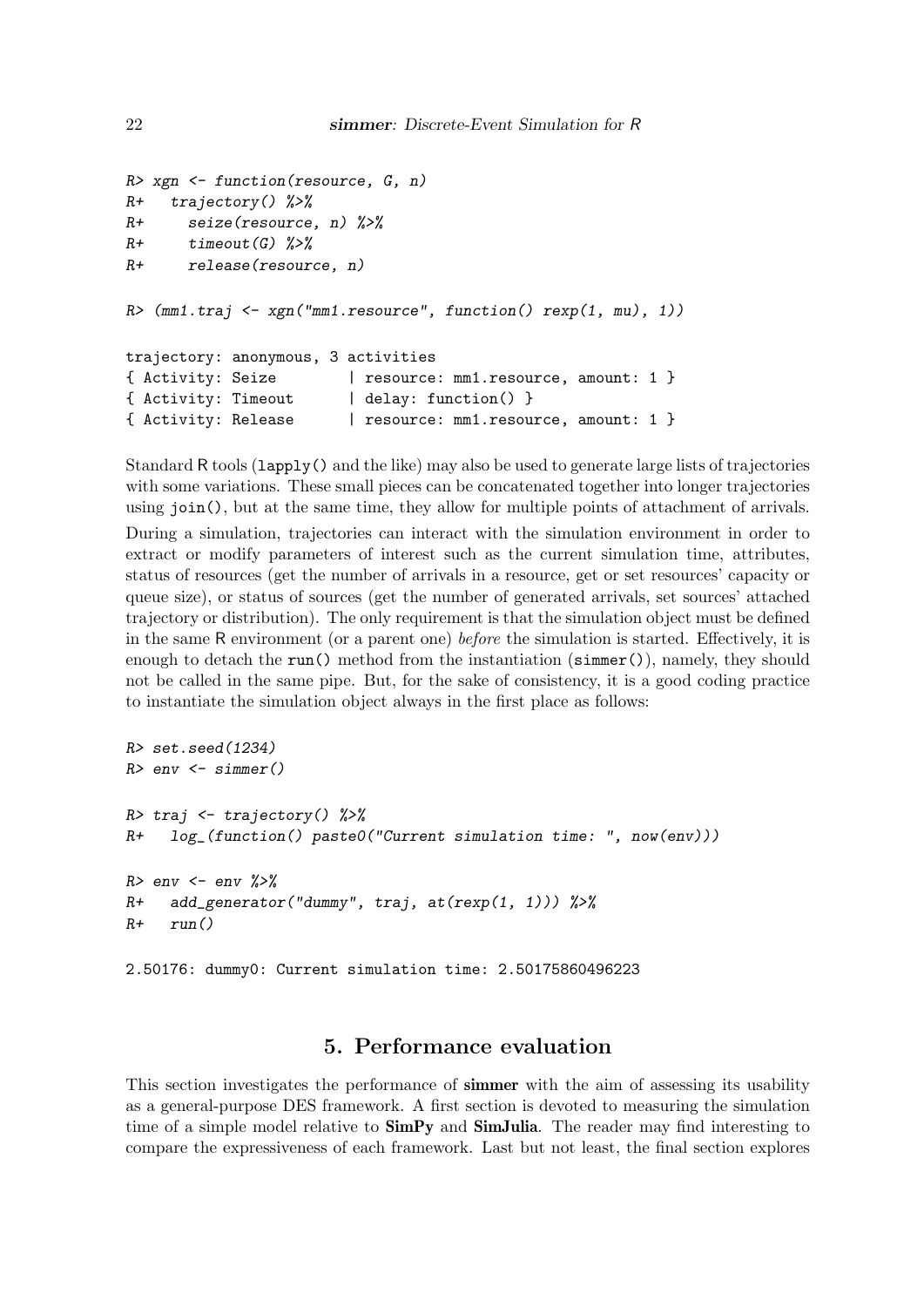the cost of calling R from  $C_{++}$ , revealing the existent trade-off, inherent to the design of this package, between performance and model complexity.

All the subsequent tests were performed under Fedora Linux 25 running on an Intel Core2 Quad CPU Q8400, with R 3.3.3, Python 2.7.13, SimPy 3.0.9, Julia 0.5.1 and SimJulia 0.3.14 installed from the default repositories. Absolute execution times presented here are specific to this platform and configuration, and thus they should not be taken as representative for any other system. Instead, the relative performance should be approximately constant across different systems.

## 5.1. Comparison with similar frameworks

A significant effort has been put into the design of simmer in order to make it performant enough to run general and relatively large simulation models in a reasonable amount of time. In this regard, a relevant comparison can be made against other general-purpose DES frameworks such as  $\textbf{SimPy}$  and  $\textbf{SimJulia}$ . To this effect, we retake the  $M/M/1$  example from Section [4.1,](#page-17-1) which can be bundled into the following test:

```
R> test_mm1_simmer <- function(n, m, mon=FALSE) {
R> mm1 <- trajectory() %>%
R> seize("server", 1) \frac{9}{2}>%
R> timeout(function() rexp(1, 1.1)) %>%
R> release("server", 1)
R> env <- simmer() %>%
R> add_resource("server", 1, mon=mon) %>%
R> add_generator("customer", mm1, function() rexp(m, 1), mon=mon) \frac{9}{2}R> run(intil=n)R > \}
```
With the selected arrival rate,  $\lambda = 1$ , this test simulates an average of **n** arrivals entering a nearly saturated system ( $\rho = 1/1.1$ ). Given that simmer generators are able to create arrivals in batches (i.e., more than one arrival for each function call) for improved performance, the parameter m controls the size of the batch. Finally, the mon flag enables or disables monitoring. Let us build now the equivalent model using  $Simp_y$ , with base Python for random number generation. We prepare the Python benchmark from R using the rPython package [\(Gil Bellosta](#page-28-12) [2015\)](#page-28-12) as follows:

```
R> rPython::python.exec("
R> import simpy, random, time
R>R> def test_mm1(n):
R> def exp_source(env, lambd, server, mu):
R> while True:
R> dt = random.expovariate(lambd)
R> yield env.timeout(dt)
R> env.process(customer(env, server, mu))
R> def customer(env, server, mu):
```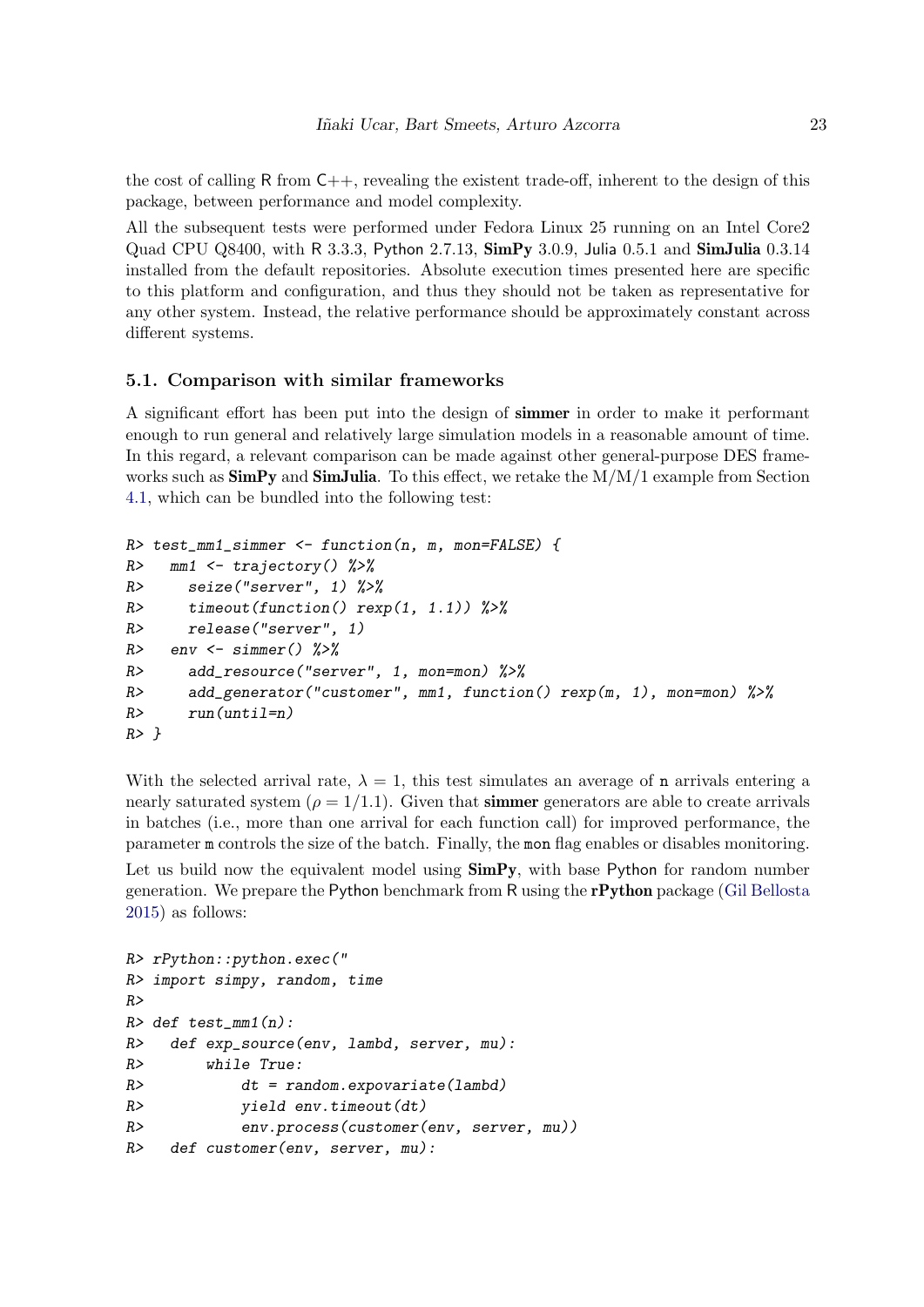```
R> with server.request() as req:
R> yield req
R> dt = random. expovariate(mu)R> yield env.timeout(dt)
R env = simpy. Environment()
R> server = simpy.Resource(env, capacity=1)
R> env.process(exp_source(env, 1, server, 1.1))
R> env.run(until=n)
R>R> def benchmark(n, times):
R> results = []
R> for i in range(0, times):
R> start = time.time()
R> test_mm1(n)
R> results.append(time.time() - start)
R> return results
R> ")
```
Equivalently, this can be done for Julia and SimJulia using the rjulia package [\(Gong](#page-28-13) [2017\)](#page-28-13).[4](#page-23-0) Once more, n controls the number of arrivals simulated on average:

```
R> rjulia:: julia_init()
R> rjulia::julia_void_eval("
R> using SimJulia, Distributions
R>R> function test_mm1(n::Float64)
R> function exp_source(env::Environment, lambd::Float64,
R> server::Resource, mu::Float64)
R> while true
R> dt = rand(Exponential(1/lambda))R> yield(Timeout(env, dt))
R> Process(env, customer, server, mu)
R> end
R> end
R> function customer(env::Environment, server::Resource, mu::Float64)
R> yield(Request(server))
R at = rand(Exponential(1/mu))
R> yield(Timeout(env, dt))
R> yield(Release(server))
R> end
R env = Environment()
R> server = Resource(env, 1)
R> Process(env, exp_source, 1.0, server, 1.1)
R> run(env, n)
```
<span id="page-23-0"></span><sup>&</sup>lt;sup>4</sup>Note that the code provided does not work on recent versions of Julia and SimJulia An analogous standalone replication script for more recent versions is supplied in the supplementary materials.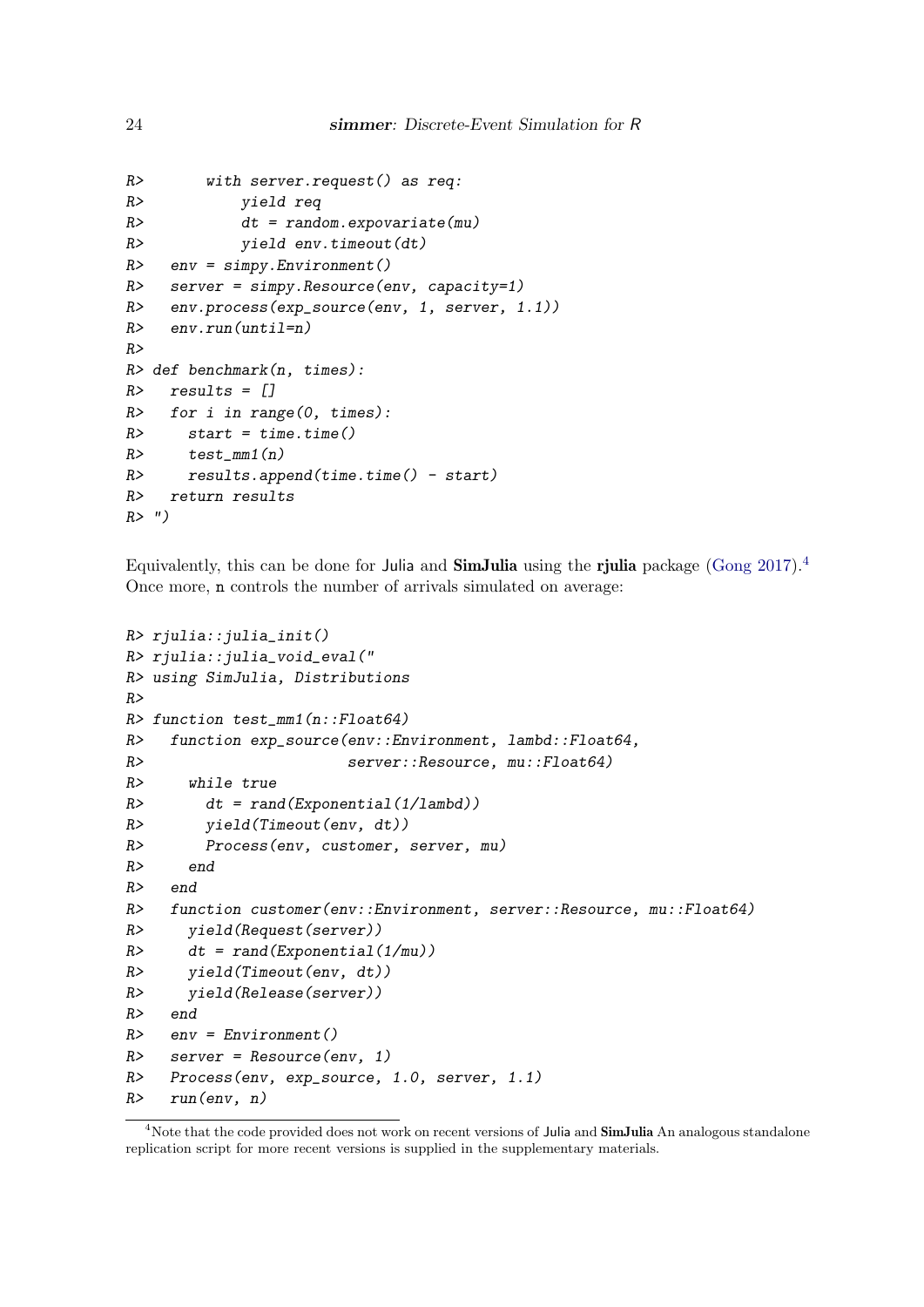```
R> end
R>R> function benchmark(n::Float64, times::Int)
R> results = Float64[]
R> test_mm1(n)
R> for i = 1:times
R> push!(results, @elapsed test_mm1(n))
R> end
R> return(results)
R> end
R> ")
```
It can be noted that in both cases there is no monitoring involved, because either SimPy nor **SimJulia** provide automatic monitoring as **simmer** does. Furthermore, the resulting code for simmer is more concise and expressive than the equivalent ones for  $SimPy$  and  $SimJulia$ , which are very similar.

We obtain the reference benchmark with  $n=1e4$  and 20 replicas for both packages as follows:

```
R> n < - 1e4LR> times <- 20
R> ref <- data.frame(
R> SimPy = rPython::python.call("benchmark", n, times),
R> SimJulia = rjulia::j2r(paste0("benchmark(", n, ".0, ", times, ")")))
```
As a matter of fact, we also tested a small DES skeleton in pure R provided in [\(Matloff](#page-28-14) [2011,](#page-28-14) 7.8.3 Extended Example: Discrete-Event Simulation in R). This code was formalized into an R package called DES, available on  $G$ itHub<sup>[5](#page-24-0)</sup> since 2014. The original code implemented the event queue as an ordered vector which was updated by performing a binary search. Thus, the execution time of this version was two orders of magnitude slower than the other frameworks. The most recent version on GitHub (as of 2017) takes another clever approach though: it supposes that the event vector will be short and approximately ordered; therefore, the event vector is not sorted anymore, and the next event is found using a simple linear search. These assumptions hold for many cases, and particularly for this  $M/M/1$  scenario. As a result, the performance of this model is only  $\sim$  2.2 times slower than **SimPy**. Still, it is clear that pure R cannot compete with other languages in discrete-event simulation, and DES is not considered in our comparisons hereafter.

Finally, we set a benchmark for **simmer** using **microbenchmark**, again with n=1e4 and 20 replicas for each test. Figure [4a](#page-25-0) shows the output of this benchmark. simmer is tested both in monitored and in non-monitored mode. The results show that the performance of simmer is equivalent to SimPy and SimJulia. The non-monitored simmer shows a slightly better performance than these frameworks, while the monitored **simmer** shows a slightly worse performance.

At this point, it is worth highlighting simmer's ability to generate arrivals in batches (hence parameter  $m$ ). To better understand the impact of batched arrival generation, the benchmark was repeated over a range of m values  $(1, \ldots, 100)$ . The results of the batched arrival

<span id="page-24-0"></span><sup>5</sup> <https://github.com/matloff/des>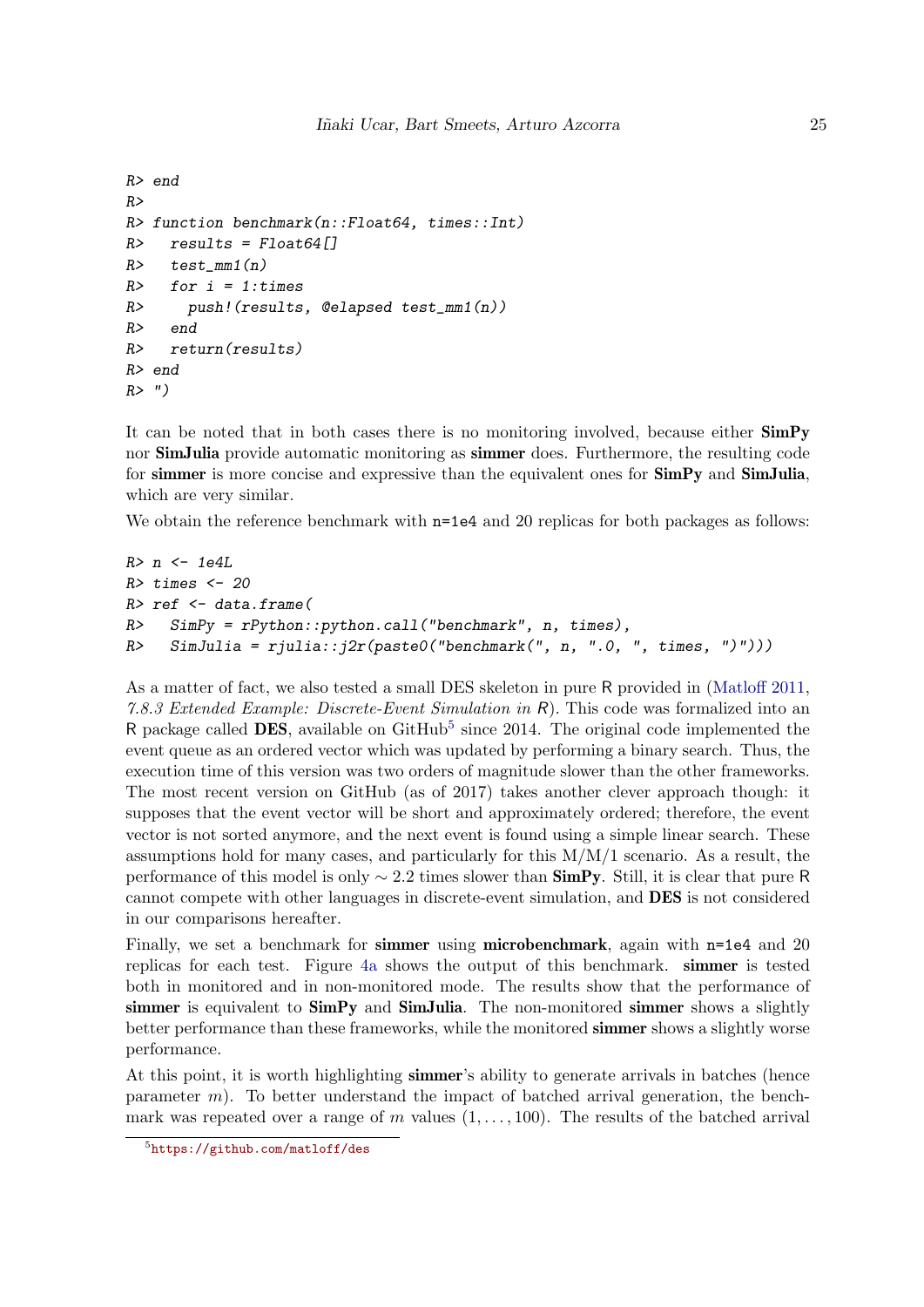<span id="page-25-0"></span>

(a) Boxplots for 20 runs of the  $M/M/1$  test with  $n=1e4$ . (b) Performance evolution with the batch size m.

<span id="page-25-1"></span>Figure 4: Performance comparison.

generation runs are shown in Figure [4b.](#page-25-1) This plot depicts the average execution time of the simmer model with (red) and without (blue) monitoring as a function of the generator batch size  $m$ . The black dashed line sets the average execution time of the  $\text{SimPy}$  model to serve as a reference.

The performance with  $m=1$  corresponds to what has been shown in Figure [4a.](#page-25-0) But as m increases, simmer performance quickly improves and becomes  $\sim 1.6$  to 1.9 times faster than SimPy. Surprisingly, there is no additional gain with batches greater than 40-50 arrivals at a time, but there is no penalty either with bigger batches. Therefore, it is always recommended to generate arrivals in big batches whenever possible.

## 5.2. The cost of calling  $\mathsf{R}$  from  $\mathsf{C}{+}\mathsf{+}$

The  $C_{++}$  simulation core provided by **simmer** is quite fast, as we have demonstrated, but performance is adversely affected by numerous calls to R. The practice of calling R from C++ is generally strongly discouraged due to the overhead involved. However, in the case of simmer, it not only makes sense, but is even fundamental in order to provide the user with enough flexibility to build all kinds of simulation models. Nevertheless, this cost must be known, and taken into account whenever a higher performance is needed.

To explore the cost of calling R from  $C_{++}$ , let us define the following test:

```
R> test_simmer <- function(n, delay) {
R+ test <- trajectory() %>%
R+ timeout(delay)
R+ env \leq simmer() %>%
R+ add_generator("test", test, at(1:n)) %>%
R+ run(Inf)
R+ arrivals <- get_mon_arrivals(env)
R+ }
```
This toy example performs a very simple simulation in which n arrivals are attached (in one shot, thanks to the convenience function  $at()$  to a test trajectory at  $t = 1, 2, ..., n$ . The trajectory consists of a single activity: a timeout with some configurable delay that may be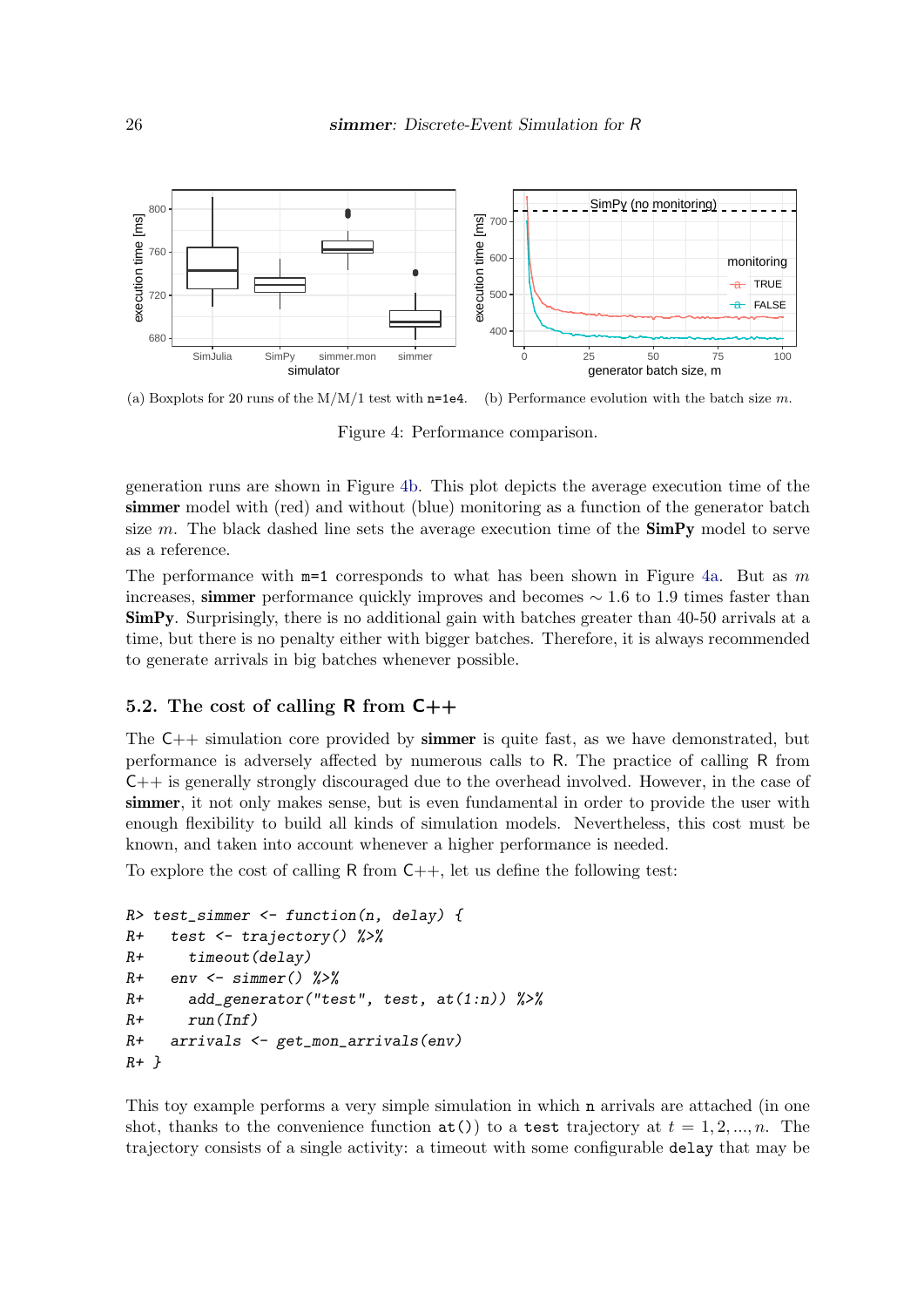<span id="page-26-0"></span>a fixed value or a function call. Finally, after the simulation, the monitored data is extracted from the simulation core to R. Effectively, this is equivalent to generating a data frame of n rows (see the example output in Table [2\)](#page-26-0).

|       |  | Name Start time End time Activity time Finished Replication |        |  |
|-------|--|-------------------------------------------------------------|--------|--|
| test0 |  |                                                             | 1 TRUE |  |
| test1 |  |                                                             | TRUE   |  |
| test2 |  |                                                             | TRUE   |  |

Table 2: Output from the test\_simmer() function.

As a matter of comparison, the following  $test_R$  for () function produces the very same data using base R:

```
R> test_R_for <- function(n) {
R> name \leq character(n)
R> start_time <- numeric(n)
R> end_time <- numeric(n)
R> activity_time \leq logical(n)
R> finished \leq numeric(n)
R> for (i \text{ in } 1:n) {
R> name[i] <- paste0("test", i-1)
R> start_time[i] <- i
R> end_time[i] <- i+1
R> \alpha activity_time [i] <- 1
R> finished[i] <- TRUE
R> }
R> arrivals \leq data.frame(name = name, start_time = start_time,
R> end_time = end_time, activity_time = activity_time,
R> finished = finished, replication = 1)
R> }
```
Note that we are using a for loop to mimic the behavior of simmer's internals, of how monitoring is made, but we concede the advantage of pre-allocated vectors to R. A second base R implementation, which builds upon the lapply() function, is implemented as the test\_R\_lapply() function:

```
R> test_R_lapply \leftarrow function(n) {
R> as.data.frame(do.call(rbind, lapply(1:n, function(i) {
R> list(name = paste0("test", i - 1), start_time = i,
R end_time = i + 1, activity_time = 1, finished = TRUE,
R> replication = 1)
R> \})))
R> }
```
The test\_simmer(), test\_R\_for() and test\_R\_lapply() functions all produce exactly the same data in a similar manner (cfr. Table [2\)](#page-26-0). Now, we want to compare how a delay consisting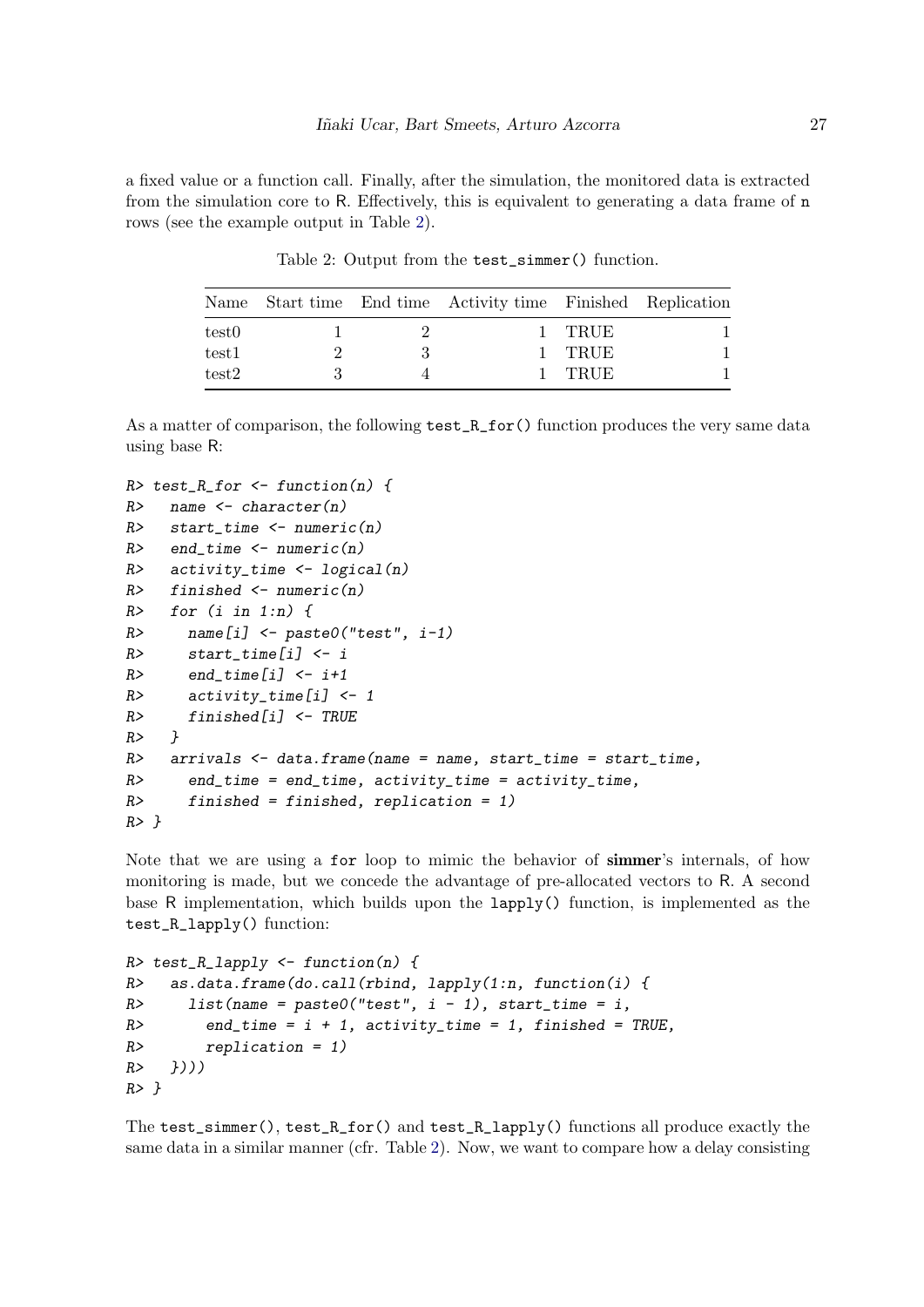of a function call instead of a fixed value impacts the performance of simmer, and we use test\_R\_for() and test\_R\_lapply() as yardsticks.

To this end, the microbenchmark package [\(Mersmann](#page-29-9) [2018\)](#page-29-9) is used. The benchmark was executed with n=1e5 and 20 replicas for each test. Table [3](#page-27-0) shows a summary of the resulting timings. As we can see, simmer is  $\sim 4.4$  times faster than for-based base R and  $\sim 3.6$  times faster than lapply-based base R on average when we set a fixed delay. On the other hand, if we replace it for a function call, the execution becomes  $\sim 6.5$  times slower, or  $\sim 1.5$  times slower than for-based base R. It is indeed a quite good result if we take into account the fact that base R pre-allocates memory, and that simmer is doing a lot more internally. But still, these results highlight the overheads involved and encourage the use of fixed values instead of function calls whenever possible.

<span id="page-27-0"></span>

| Expr                            | Min      | Mean    | Median                                 | Max      |
|---------------------------------|----------|---------|----------------------------------------|----------|
| $test\_simmer(n, 1)$            | 429.8663 | 492.365 | 480.5408                               | 599.3547 |
| test_simmer $(n, function() 1)$ |          |         | 3067.9957 3176.963 3165.6859 3434.7979 |          |
| $test_Rfor(n)$                  |          |         | 2053.0840 2176.164 2102.5848 2438.6836 |          |
| $test_R\_\text{apply}(n)$       |          |         | 1525.6682 1754.028 1757.7566 2002.6634 |          |

Table 3: Execution time (milliseconds).

## 6. Summary

The simmer package presented in this paper brings a generic yet powerful process-oriented Discrete-Event Simulation framework to R. simmer combines a robust and fast simulation core written in  $C++$  with a rich and flexible R API. The main modelling component is the activity. Activities are chained together with the pipe operator into trajectories, which are common paths for processes of the same type. simmer provides a broad set of activities, and allows the user to extend their capabilities with custom R functions.

Monitoring is automatically performed by the underlying simulation core, thereby enabling the user to focus on problem modelling. simmer enables simple replication and parallelization with standard R tools. Data can be extracted into R data frames from a single simulation environment or a list of environments, each of which is marked as a different replication for further analysis.

Despite the drawbacks of combining R calls into  $C++$  code, **simmer** shows a good performance combined with high flexibility. It is currently one of the most extensive DES frameworks for R and provides a mature workflow for truly integrating DES into R processes.

# Acknowledgments

We thank the editors and the anonymous referee for their thorough reviews and valuable comments, which have been of great help in improving this paper. Likewise, we thank Norman Matloff for his advice and support. Last but not least, we are very grateful for vignette contributions by Duncan Garmonsway, and for all the fruitful ideas for new or extended features by several users via the simmer-devel mailing list and GitHub.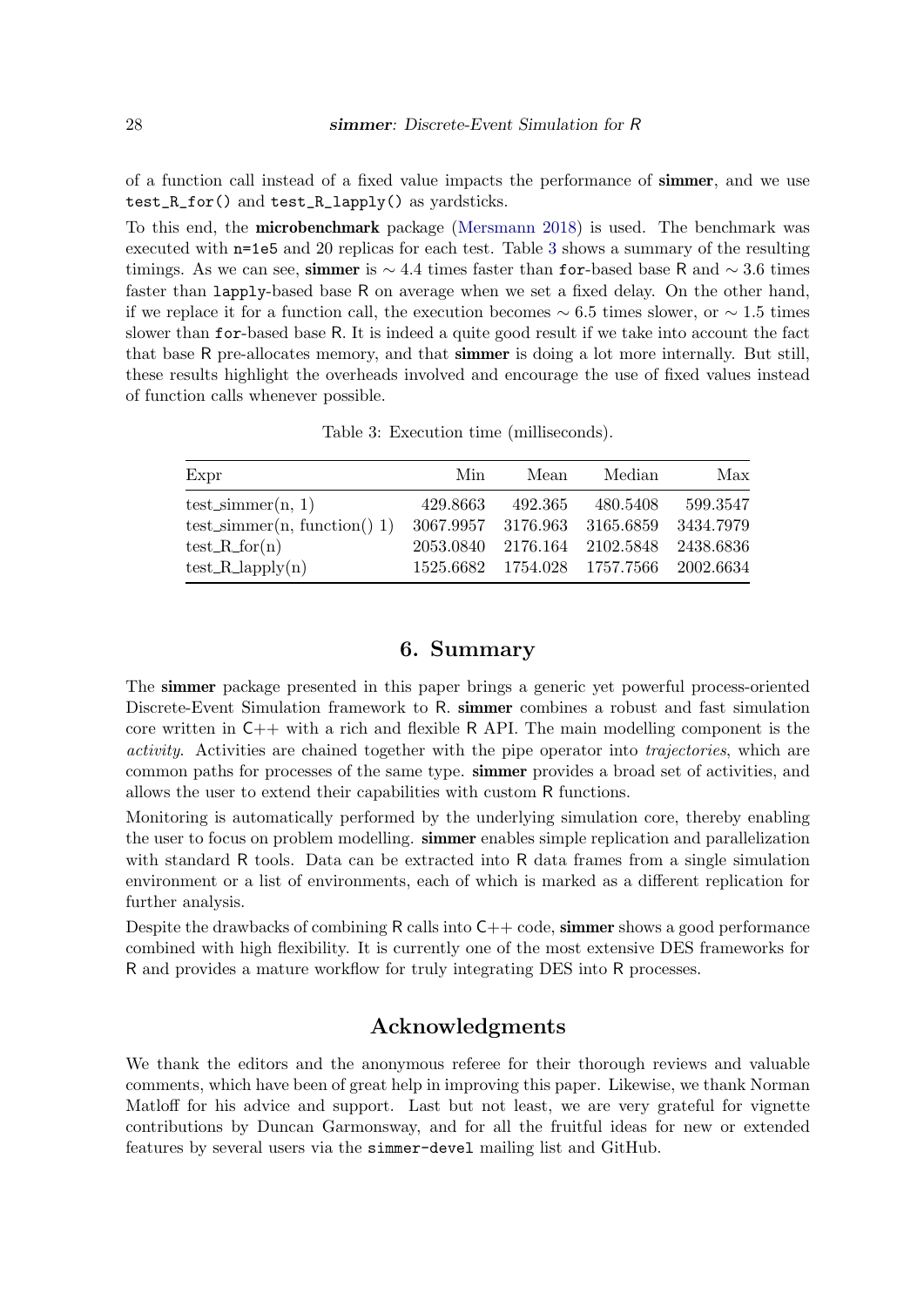# References

- <span id="page-28-2"></span>Bache SM, Wickham H (2014). *magrittr: A Forward-Pipe Operator for R.* R package version 1.5, URL <https://CRAN.R-project.org/package=magrittr>.
- <span id="page-28-1"></span>Banks J (2005). Discrete-event System Simulation. Prentice-Hall International Series in Industrial and Systems Engineering. Pearson Prentice Hall.
- <span id="page-28-7"></span>Chang W (2019). R6: Classes with Reference Semantics. R package version 2.4.0, URL <https://CRAN.R-project.org/package=R6>.
- <span id="page-28-3"></span>Chubaty AM, McIntire EJB (2019). SpaDES: Develop and Run Spatially Explicit Discrete Event Simulation Models. R package version 2.0.3, URL [https://CRAN.R-project.org/](https://CRAN.R-project.org/package=SpaDES) [package=SpaDES](https://CRAN.R-project.org/package=SpaDES).
- <span id="page-28-4"></span>Ebert A (2018). queuecomputer: Computationally Efficient Queue Simulation. R package version 0.8.3, URL <https://CRAN.R-project.org/package=queuecomputer>.
- <span id="page-28-5"></span>Ebert A, Wu P, Mengersen K, Ruggeri F (2017). "Computationally Efficient Simulation of Queues: The R Package queuecomputer."  $arXiv:1703.02151$ . ArXiv.org E-Print Archive, URL <http://arxiv.org/abs/1703.02151>.
- <span id="page-28-9"></span>Eddelbuettel D (2013). Seamless R and  $C_{++}$  Integration with **Rcpp**. Springer-Verlag, New York.
- <span id="page-28-8"></span>Eddelbuettel D, François R (2011). "Repp: Seamless R and  $C_{++}$  Integration." *Journal of* Statistical Software,  $40(8)$ , 1-18. [doi:10.18637/jss.v040.i08](http://dx.doi.org/10.18637/jss.v040.i08).
- <span id="page-28-12"></span>Gil Bellosta CJ (2015). **rPuthon**: Package Allowing R to Call Python. R package version 0.0-6, URL <https://CRAN.R-project.org/package=rPython>.
- <span id="page-28-13"></span>Gong Y (2017). rjulia: Integrating R and Julia – Calling Julia from R. R package version 0.9-3, URL <https://github.com/armgong/rjulia>.
- <span id="page-28-10"></span>Jha V, Bagrodia R (2000). "Simultaneous Events and Lookahead in Simulation Protocols." ACM Transactions on Modeling and Computer Simulation, 10(3), 241–267. [doi:10.1145/](http://dx.doi.org/10.1145/361026.361032) [361026.361032](http://dx.doi.org/10.1145/361026.361032).
- <span id="page-28-11"></span>Kendall DG (1953). "Stochastic Processes Occurring in the Theory of Queues and their Analysis by the Method of the Imbedded Markov Chain." The Annals of Mathematical Statistics, 24(3), 338–354. [doi:10.1214/aoms/1177728975](http://dx.doi.org/10.1214/aoms/1177728975).
- <span id="page-28-6"></span>Lauwens B (2017). **SimJulia.jl:** Combined Continuous-Time / Discrete-Event Process Oriented Simulation Framework Written in Julia. Julia package version 0.5, URL [https:](https://github.com/BenLauwens/SimJulia.jl) [//github.com/BenLauwens/SimJulia.jl](https://github.com/BenLauwens/SimJulia.jl).
- <span id="page-28-0"></span>Law AM, Kelton WD (2000). Simulation Modeling and Analysis. McGraw-Hill Series in Industrial Engineering and Management Science. McGraw-Hill.
- <span id="page-28-14"></span>Matloff N (2011). The Art of R Programming: A Tour of Statistical Software Design. 1st edition. No Starch Press, San Francisco.